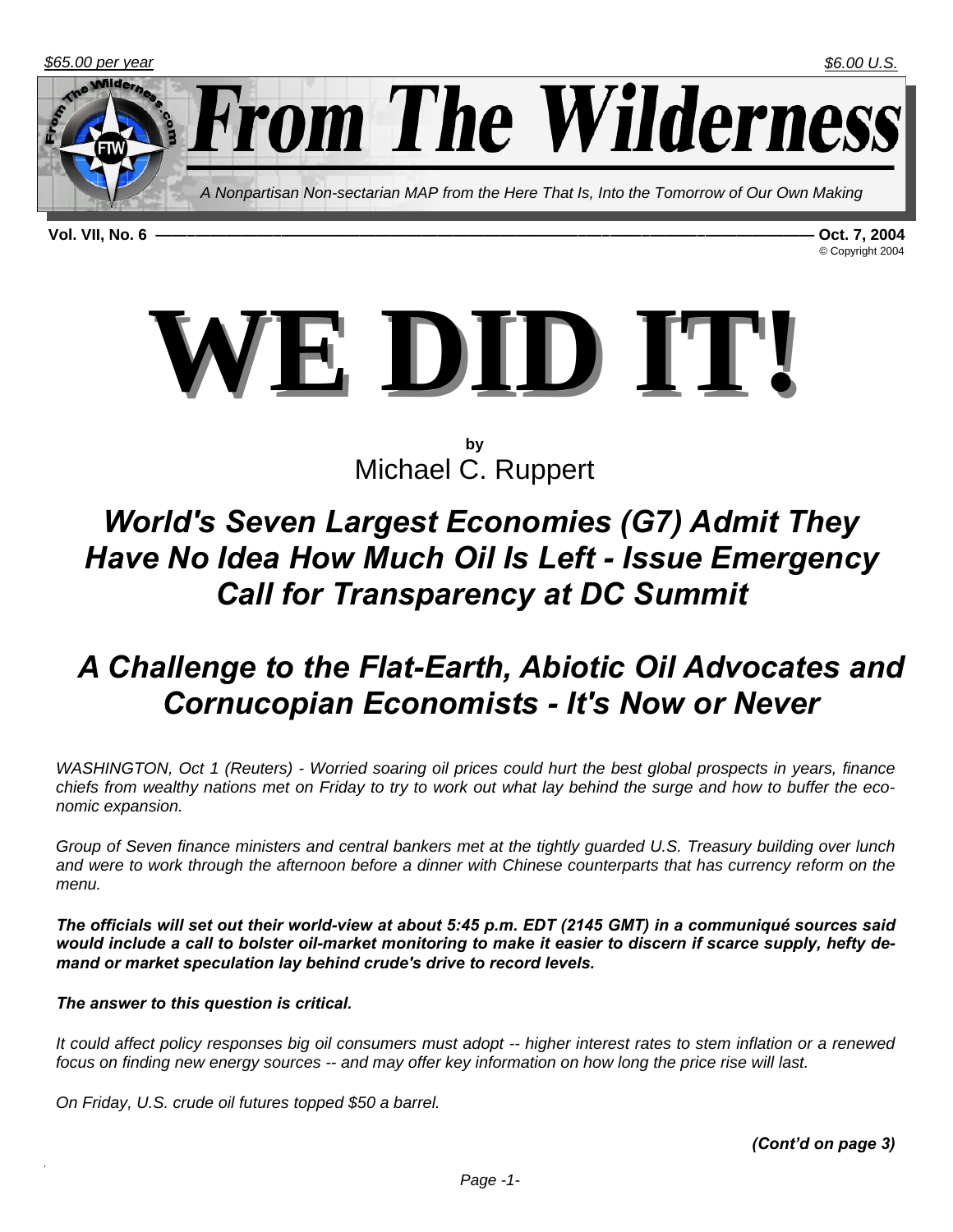## *From the Wilderness*

Michael C. Ruppert Publisher/Editor

| Assistant Managing EditorJamey Hecht, Ph.D. |  |
|---------------------------------------------|--|
| Contributing EditorPeter Dale Scott, Ph.D.  |  |
|                                             |  |
| Military /Veteran's Affairs EditorStan Goff |  |

*From The Wilderness* is published eleven times annually. Subscriptions are \$65 (US) for 11 issues.

> *From The Wilderness*  P.O Box 6061 – 350, Sherman Oaks, CA 91413 www.fromthewilderness.com editorial: editor@copvcia.com subscriptions and customer service: service@copvcia.com

(818) 788-8791 \* (818) 981-2847 fax

#### **TABLE OF CONTENTS**

| Jurassic Park: Pseudo-events, and Prisons (Part V) page 2 |  |
|-----------------------------------------------------------|--|
|                                                           |  |
|                                                           |  |
|                                                           |  |
|                                                           |  |

© Copyright 2004 Michael C. Ruppert and *From The Wilderness Publications*, www.fromthewilderness.com. All rights reserved.

#### **REPRINT POLICY**

Any story, originally published in From The Wilderness more than thirty days old may be reprinted in its entirety, non-commercially, if, and only if, the author's name remains attached and the following statement appears.

"Reprinted with permission, Michael C. Ruppert and From The Wilderness Publications, www.fromthewilderness.com, P.O Box 6061 – 350, Sherman Oaks, CA 91413, (818) 788-8791. FTW is published monthly; annual subscriptions are \$65 per year."

THIS WAIVER DOES NOT APPLY TO PUBLICATION OF NEW BOOKS.

For reprint permission for "for profit" publication, please contact FTW. For Terms and conditions on subscriptions and the From the Wilderness website, please see our website at: www.fromthewilderness.com or send a self-addressed stamped envelope with the request to the above address.

### **Jurassic Park, Pseudo-events, and Prisons:**

## **The fallout from US Torture at Abu Ghraib in Baghdad; Basra; Mosul; Bagram AFB in Afghanistan; Ad Nauseam**

### **(Part V)**

#### **By Stan Goff**

*[If the "war on terror" were real, it would involve the cessation of American terrorism against everybody else. It would also require a serious examination of anti-American motives, since nobody on Planet Grownup can possibly imagine people blowing themselves up for some abstract hatred of American "freedom." The Israel-Palestine war-of-attrition would have to be examined (preferably while We the People are wearing our thinking caps, having taken off those super-cool hats that hold two beer cans each). Only a carefully historical reappraisal of thwarted Arab nationalism can return "our enemies" to the one interpretive category in which they can possibly be disarmed: human beings with grievances.*

*Here Stan Goff encapsulates that enormous story of betrayal, disgrace, and disaster. The metaphor of hubristic monster-building applies just as cogently as it has in previous installations of this long-running FTW series: Jurassic Park. With the failure of multi-polar geostrategic tension, every ancient hatred is astir, goaded by waterscarcity, Peak Oil, an Israeli policy of brutality and a century's diplomacy of lies. Today all the demons are awake, and among the noises which woke them, the riot of American sadism (lately manifest in the torture at Abu Ghraib, Basra, Mosul, Bagram AFB, et cetera) has been the loudest.*

*Thus Stan Goff:* "The key to the whole strategy was establishment of permanent forward staging bases for the projection of US military power into Southwest Asia - the heart that pumps the black blood to the rest of the world. What was awakened by this plan was the Israeli itch to expand." *-JAH]*

*SEPTEMBER 22, 2004: 1200 PDT (FTW)* -- **I**n the film *Jurassic Park*, there are four consultants who are brought to the island to write testimonials for investors: a paleontologist, a paleo-botanist, a lawyer, and a chaos theorist. When they have only just arrived, their tour jeeps pull onto a grassy hill and stop. One at a time, their startled heads turn to see a living brontosaur.

*(Cont'd on page 6)*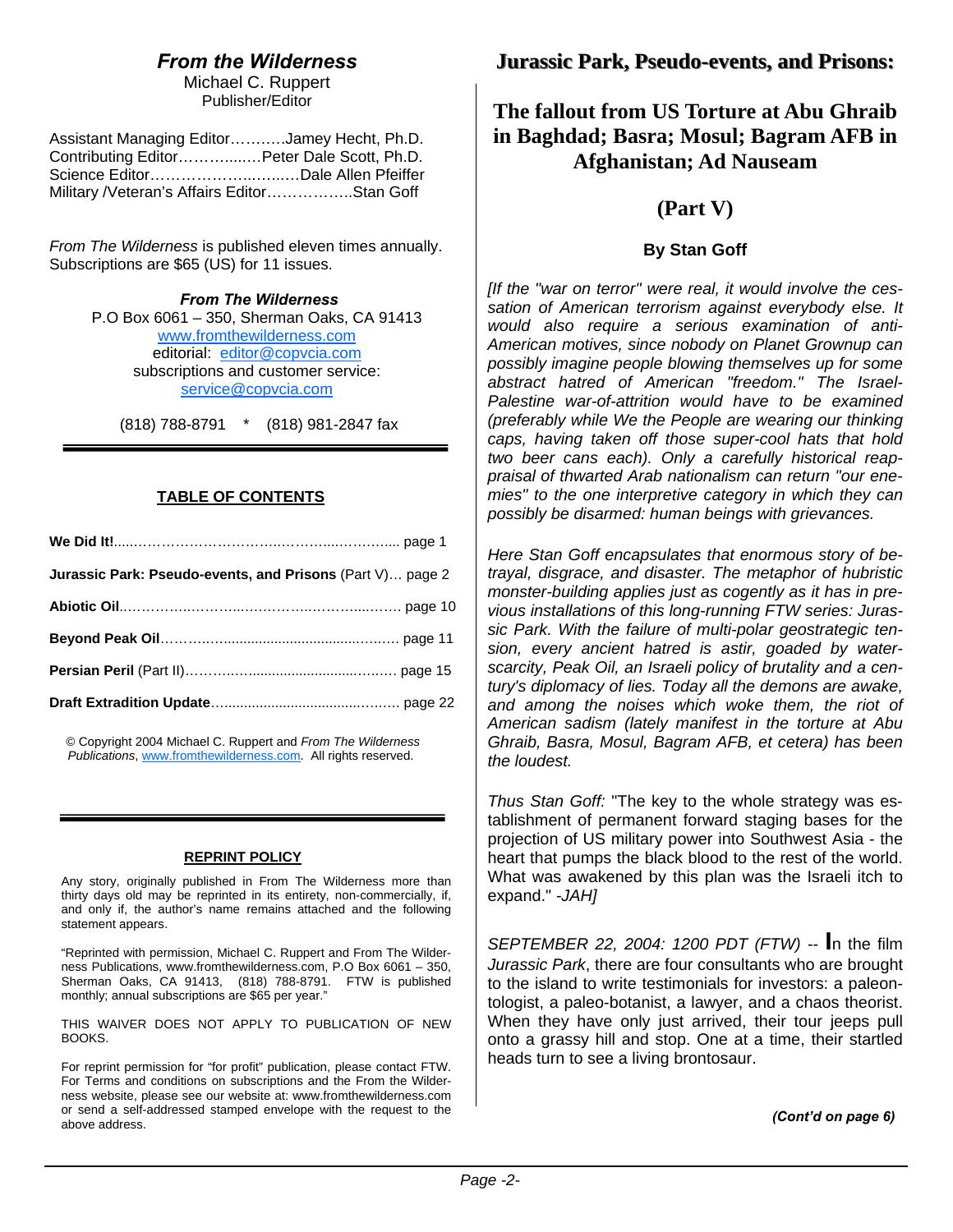#### *(Cont'd from page 1)*

#### *RISKS RISING*

*"High and volatile oil prices pose a risk to the outlook, dampening consumer spending and company profitability," Britain's Chancellor of the Exchequer, Gordon Brown, warned on Friday. He said it was vital for the G7 "to improve the transparency and the efficiency of the oil market."*

*G7 sources said a document released on Friday by Brown laying out his calls for improved energy market data would form the basis of language on oil in the ministers' communiqué.*

*After the half-day formal meeting, G7 ministers will sit down with China for a working dinner billed as an historic chance to bring the Asian giant into the fold and discuss its plans to ease a peg of its yuan… to the dollar…*

*The G7 gathering comes ahead of weekend meetings of the International Monetary Fund and World Bank…*

*Ministers are seeking energy market transparency to discover if world oil supplies may be scantier than they thought in May when they urged producers to open the spigots…*

*Another G7 official suggested the rise in oil costs was rooted in such fundamental factors as overestimated supplies and was not solely due to speculation.*

*There is "a recognition that oil resources are scarcer than was thought a few years ago," the official said. "We agree there is a need for more transparency on the potential supply of various areas."*

*If scarcity is the chief culprit, the oil price shock may not prove as temporary as hoped, the official said.* [emphasis added]

*OCTOBER 4, 2004: 0800 PDT (FTW)* -- Oil has broken \$50 a barrel. Financial pundits such as T. Boone Pickens have said that we will see \$60 oil before we see \$40 oil again (if ever). In the G7 and around the world from the Philippines, to Brunei, to Scotland, to New Zealand, to China, to Thailand, to Japan, to Britain, to the US, many nations are either urgently looking at and discussing impending economic collapse, blackouts and food shortages. Others are already experiencing blackouts, brownouts, power cutbacks, or projecting possible lethal power outages this winter. Economic concerns may very soon be pushed aside by of simple survival.

China's food production has been plummeting for years and overall the entire planet is yielding less and less food which requires ten calories of hydrocarbon energy for every calorie eaten.

Two examples: In New Zealand, the news website stuff.co.nz reported on October 1 that the country's oil supplies were "on a knife edge". In the Philippines on September 25, the *Manila Bulletin Online* ran a story headlined, "Energy Chief: Gov't Working to Address looming Crisis". India has begun hoarding oil, paying above-market prices to create a "strategic petroleum reserve" like America's.

All this is happening with a current global population of six and one half billion, expected to exceed nine billion by mid-century.

For three years (and in many cases far longer) a group of dedicated men and women, recognized as being in the forefront of the movement to place Peak Oil frontand-center on the world's agenda, have endured intense resistance - personal attacks, bureaucratic "barricades," disinformation, and more - to convey one message and one message only: The peak of world oil production is at hand now. With it come the most serious questions ever to confront our species. Their names include: Colin Campbell, Kjell Aleklett, Jean Laherrère, Kenneth Deffeyes, Matthew Simmons, Richard Heinberg, Julian Darley, Barrie Zwicker, Ali Samsam Bakhtiari, Michael Klare, Adam Porter, Andreas von Bülow, Richard Duncan, Walter Youngquist, Jay Hanson, Marshall Auerback, The Electric Wallpaper film company, FTW's Dale Allen Pfeiffer, Stan Goff and me (among many others).

Recent statements by the G7 group of nations and other breaking news stories have now irrevocably placed Peak Oil on the table. The bottom line is that the G7 have admitted that demand has outpaced supply and that due to cooked books and secrecy, they really have no idea how much oil is left, or available for production (two different questions). Within months there will be no more important story on the planet. After that, and as the G7 must begin to offer explanations and answers for all mankind - let alone the soon-to-be anachronistic financial markets - we will be there, dogging every announcement with our research. And we will be demanding honest answers.

In various forms and degrees, panic may ensue. Resource wars over Peak Oil and scarcity began officially on September 11th 2001 and they are now proliferating through a multitude of "proxy" wars from Southeast Asia, to the Caucasus, to West Africa (Nigeria and Equatorial Guinea among others), to Georgia, to Chechnya.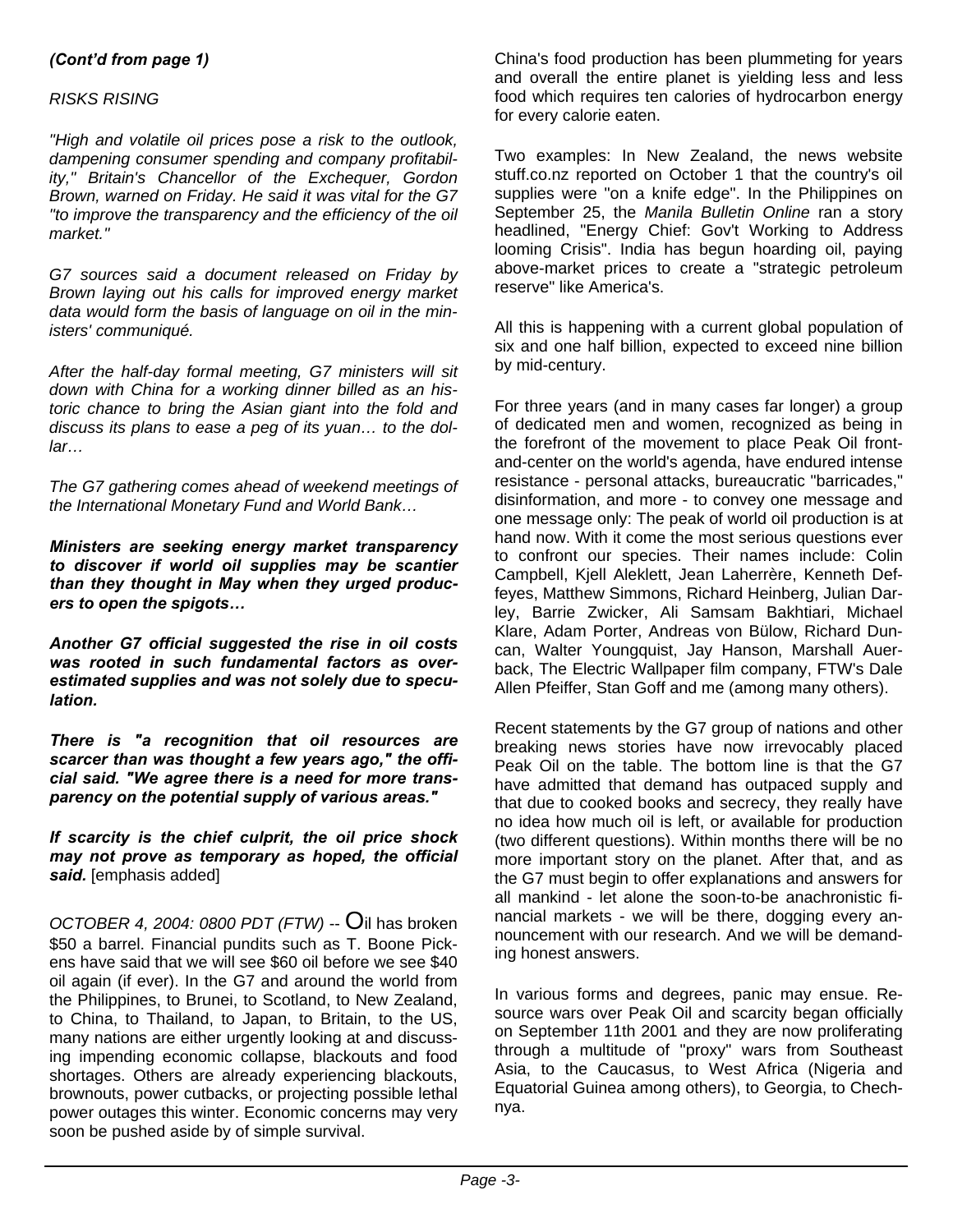As *FTW* has always insisted, the principal objective of these Peak Oil activists was to get to this point of admission sooner rather than later; openly, rather than in secret, so that all of the human race, especially that majority not concerned solely with stock portfolios, net profits, share value or return on investment could have a say in a debate which will assuredly impact everyone's chances for survival and, most importantly, the future of all the world's children.

I hope I speak for all of us when I say that whatever we have endured, it was worth it.

We were right and this can no longer be ignored. We did it. We got Peak Oil on the table and we did it before the 2004 US presidential election. Now the next question is: Will either of the candidates mention it before we vote? To do so would instantly commit the entire planet to begin looking "transparently" in one degree or another for options based upon more than economic and financial considerations. As Colin Campbell, founder of the Association for the Study of Peak Oil and Gas wrote recently, "This is the end of economics."

It is my belief that the G7 already has a good idea of how dire the situation is, and are well into discussing "options" which they don't want the rest of us to know about.

For all those critics who charge that there is an abundant supply of abiotic oil, or oil produced ad infinitum from the earth's mantle we ask, "Where is it?" They have argued that we Peak Oil activists have all been shills for oil companies seeking profits and for markets seeking greater gouged returns. The G7 has just admitted that the world economy is threatened today, not tomorrow. How does it benefit oil companies or markets if no one can buy their goods and services, or if there is no power to use them with? Now is the time for these critics to produce their vast limitless energy resources, because the G7 has just admitted that everything's falling apart. (As if we hadn't noticed.) That's what these "critics" argued would happen when the time came: there would be some magic switcheroo, and a new energy source would be unveiled.

Traditional economists are cornucopians: they calculate as if markets were magical sources of goods, with no ecological limits of any kind. Oil scarcity does not exist for them because they ignore it. Abiotic oil advocates believe that petroleum can be created without ancient biomass, and that it exists in terrific abundance at depths feasible for massive extraction. Oil scarcity does not exist for them because they deny it. Both groups dismiss Peak Oil at the peril of the world community, and in doing so they protect the disastrously naïve public confidence in this doomed system - a confidence expressed in lucrative stock prices, mortgages, and futures.

Perhaps these "flat earth" economists and abiotic oil partisans should shift their attacks from the Peak Oil advocates to the oil companies whose share value, it seems, they have been (wittingly or unwittingly) protecting. For those who state that throwing money at the problem will solve it, how long were you all - especially pundits like Daniel Yergin - planning to wait before proving that you were right? How many people are to die in how many wars and how many are to freeze or lose their jobs before you show the rest of us this magical energy or this limitless oil you have been assuring us was there?

One cannot materialize a hot dog in a bank vault no matter how much money is there. The earth is a bank vault and we are all collectively locked inside it.

Show us the oil! People are dying now. The G7 has done everything but state that this is just the beginning unless more oil is found. Remember that it can take three years to bring a new oil field (once found) online. Don't attack us anymore. You have said there is an easy solution. Produce it for us all, even for yourselves. For you are not immune to what is coming. We have tried to warn even you. As *FTW's* energy editor Dale Allen Pfeiffer once wrote to me, "Peak Oil will defend itself quite nicely."

Put up or shut up.

One simple fact has never changed. Before oil can be produced it must first be found. Global oil discoveries peaked in 1964 and have been declining for 40 years. M. King Hubbert predicted the US oil production peak to occur 40 years after US oil discoveries peaked around 1930. He was right. Last year not a single field of 500 million barrels was discovered (for the first time since the 1920s) anywhere on the planet. The world uses a billion barrels of oil every eleven and one half days. We are now roughly 40 years after the peak of global discovery. This simple arithmetic has never changed. The outcome hasn't changed either.

China, in a desperate attempt to secure oil, is looking to build a pipeline across Burma to the Indian Ocean, thereby avoiding the increasingly dangerous and volatile Straits of Malacca and South China Sea (*Asia Times*, Sept. 22, 2004). China is also rushing to build a pipeline from Kazakhstan eastward through Central Asia from the Caspian basin, across hostile and expansive territory, some of it close to regions occupied by the US military in Kyrgyzstan. The US has been encircling China militarily since September 12th 2001. China is also cold calling on countries from Iran, to Saudi Arabia, to Venezuela, to West Africa offering large payouts for any oil it can get. More than two years ago *FTW* predicted this as we described China as the "endgame" of Peak Oil.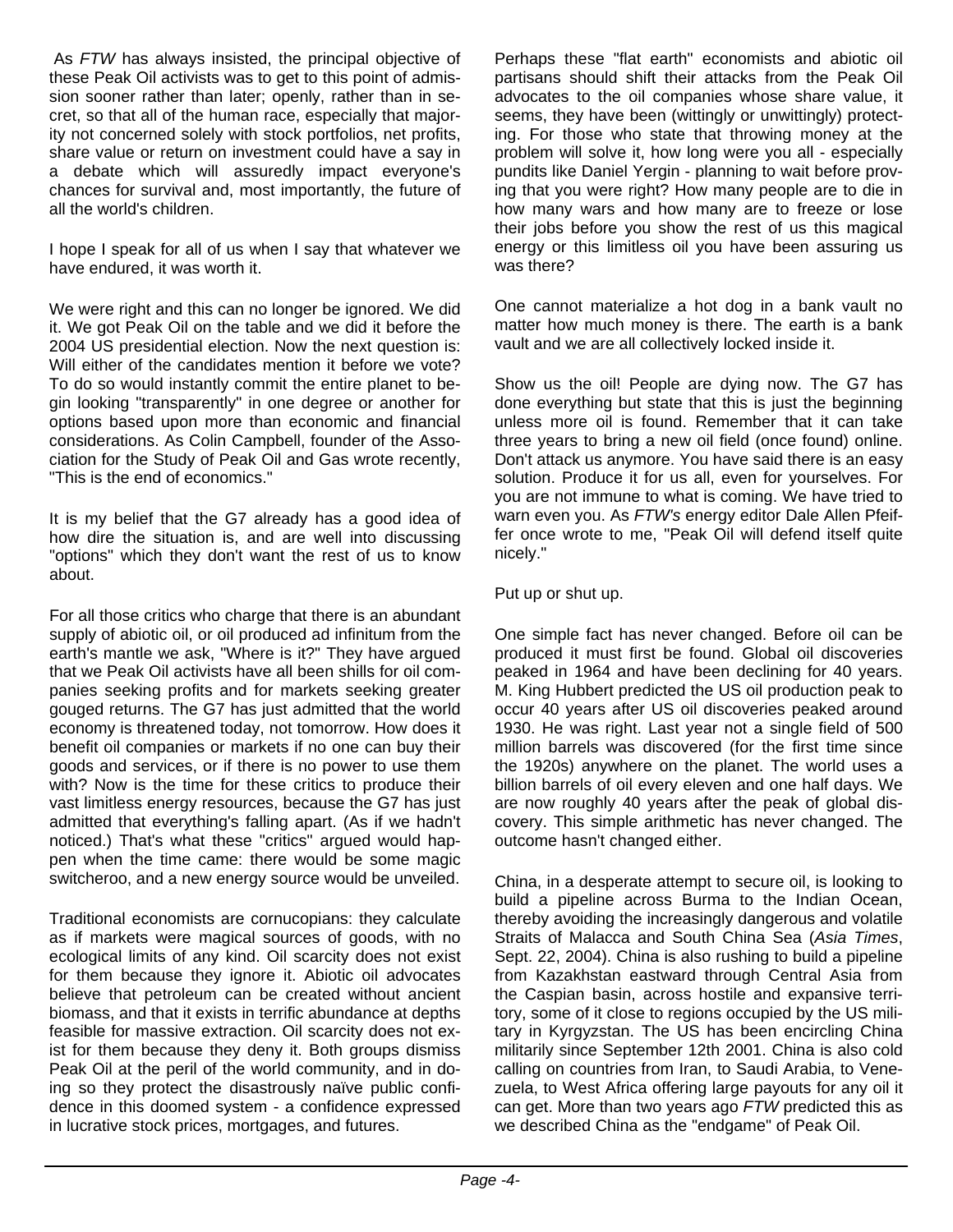#### Please see:

http://www.fromthewilderness.com/free/ ww3/092502\_endgame.html.

These developments come even as it is apparent that Russia is only going to build one pipeline from Siberia eastward and it will serve Japan, Korea, the Philippines and possibly Malaysia - instead of China. The world's second largest oil importer is projected to have more trucks and cars than the US by 2030. Its economy is still growing at about 7% a year in spite of power shortages and blackouts in Shanghai and elsewhere, which have slowed production at American, Japanese and Koreanowned plants full of outsourced labor. Like its geostrategic and economic competitors, China is desperate for oil. These are not *FTW's* words. Why don't you report that, Lou Dobbs?

As the *Straits Times* reported on October 2, 2004:

*'It's the attitude of the Myanmar government. Now they agree to have discussions. Previously, they refused,' Prof Wang told the media, suggesting that Beijing had put the pipeline on its drawing board.*

*'China's need for oil is great and urgent. Any pipeline, any route, would be beneficial.'*

Almost every nation is now in a scramble for energy. On September 14, as reported in the *Independent*, Tullow oil, one of Britain's largest oil companies, warned of blackouts and heating shortages this winter. Why? The North Sea fields are drying up faster than a pair of swim trunks on a hot summer day. A *Times of London* story the same day warned of power cuts this winter, along with shortages of heating oil. These developments prompted Britain's Chancellor of the Exchequer Gordon Brown to warn the G7 on October 1 that oil prices were a threat to global economic "recovery" (Reuters). Isn't it amazing that the financial guys never talk about survival? They only talk about growth and recovery. That's why economics and the current financial paradigm need to go the way of the Dinosaurs and Saber-toothed tigers almost immediately.

As we have said from the start, and as I conclude in my just-released book *Crossing the Rubicon: The Decline of the American Empire at the End of the Age of Oil*, we will change nothing at all and we will come, collectively as a species, to a sad and miserable end unless we first change the way money works. That, and nothing less, will make a sizeable difference in the outcome.

Michael C. Ruppert October 3, 2004

[EDITOR'S NOTE: Review copies of C*rossing the Rubicon* have been requested by more than 120 press agencies from around the world, including the largest and most powerful. While I do not know yet what kind of reviews we will receive, I do know that the world is paying very close attention to what I have written. Although the book has not yet been officially released we have been bouncing around the upper 1% of the Amazon bestseller list with an unreleased book and have been told that this is extremely rare. As of October 3 our ranking was 180 out of more than a million titles. This is unheard of.

At present the only copies available (shipping since last week) are from the *FTW* web site at www.fromthewilderness.com. We have 15,000 in stock and they are going quickly. We did this because we knew that we had to control both the marketing and shipping of the book. We have studied and learned from the lessons given us by great authors like L. Fletcher Prouty, Peter Dale Scott, and Gerard Colby. New Society Publishers has announced a ship date to retail outlets (both online and in stores) of October 16th. Major outlets are indicating shipping dates varying from October 20th to November 6th (four days after the election).

This book may change the outcome of the election and I encourage you who want to understand this battle over Peak Oil and what it means for your families to get your copies today. It truly is information that may save your life. - MCR]

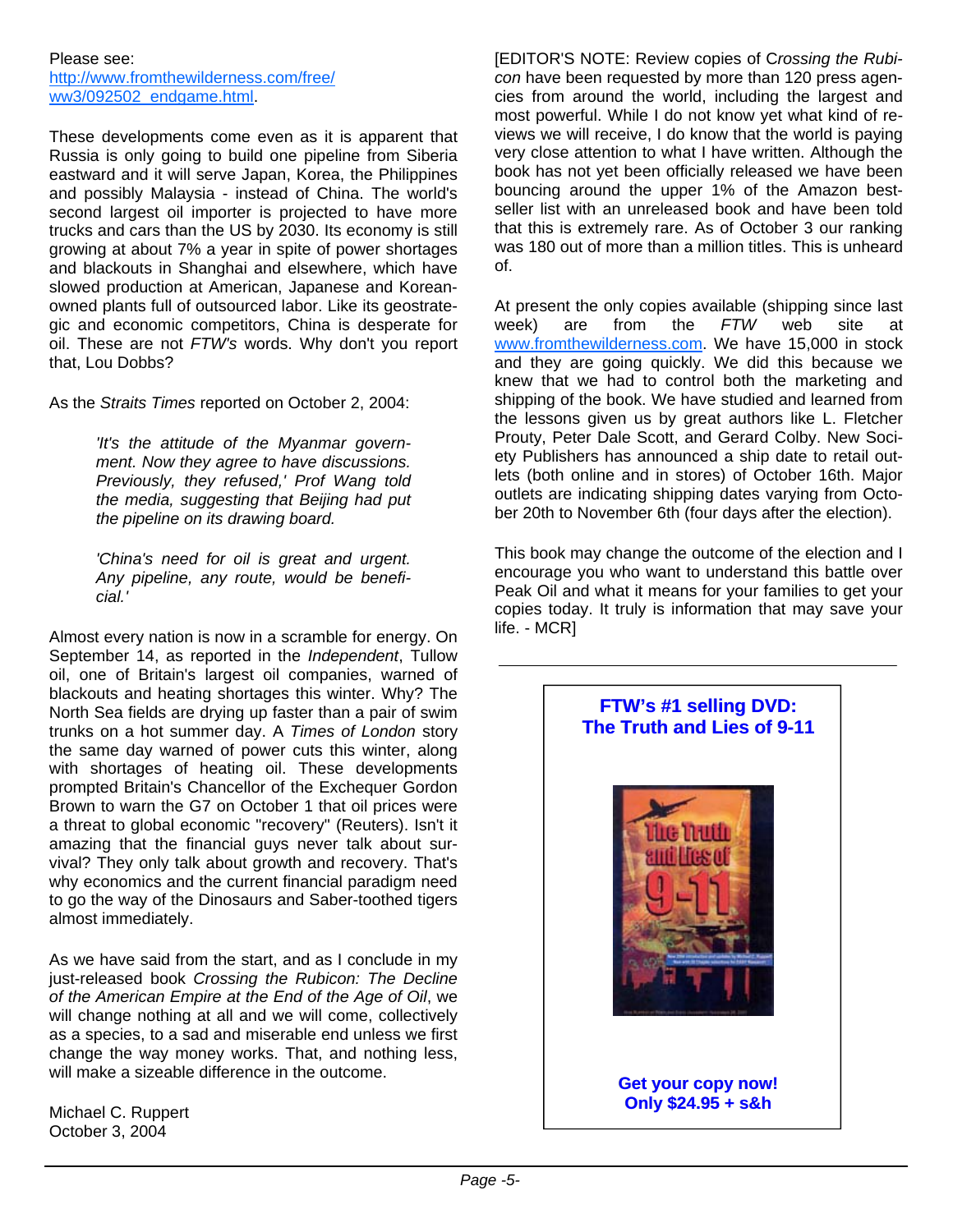#### *(Cont'd from page 2)*

The chaotician and the lawyer are sitting together, and the chaotician exclaims, "You crazy son-of-a-bitch, you did it." The lawyer, who until now had been skeptical and preoccupied with issues of liability, gasps *sotto voce*, "We're gonna make a fortune on this place."

Perhaps he worked for Halliburton. \* \* \*

The Zionist invasion of Palestine began with the help of wealthy Palestinians: absentee landlords, to be precise. While this can be (and has been) overstated as a way to justify Zionist settlement in Palestine, it was a pragmatic mechanism by which the Zionists gained a geographical foothold.

Palestinian society was organized and stable, in a semifeudal structure with the *effendi* (big landowners) owning most of the agricultural land, which was worked by peasant tenants. In the cities there was a vigorous comprador trade, particularly with the Ottoman Empire. Palestinian Jews dwelt in this society without any overwhelming friction between Jew and Arab. As modernity began to encroach, more and more landlords used their fortunes to transform themselves into compradors, and some went abroad. It was this element that began to sell parcels of land, where they no longer lived but to which they held title, to Zionists - many of whom were giving support to the Turks in their genocide against the Armenians to curry their favor.

From this foothold on land purchased from absentee landlords, the Zionists aggressively pursued expansion. According to Ralph Schoenman:

*In 1917, there were 56,000 Jews in Palestine and 644,000 Palestinian Arabs. In 1922, there were 83,794 Jews and 663,000 Arabs. In 1931, there were 174,616 Jews and 750,000 Arabs…*

#### Poet Ghassan Kanafani writes:

*Ownership by Jewish groups of urban and rural land rose from 300,000 dunums in 1929 [67,000 acres] to 1,250,000 dunums in 1930 [280,000 acres]. The purchased land was insignificant from the point of view of mass colonization and of the settlement of the "Jewish problem." But the expropriation of one million dunums almost one third of the agricultural land - led to a severe impoverishment of Arab peasants and Bedouins.*

*By 1931, 20,000 peasant families had been evicted by the Zionists. Furthermore, agricultural life in the underdeveloped world, and the Arab world in particular, is not merely a mode of production, but equally a way of so-*

*cial, religious and ritual life. Thus, in addition to the loss of land, Arab rural society was being destroyed by the process of colonization.<sup>1</sup>*

This kind of social uprooting will inevitably lead to strife, but whether that strife leads to reorganization and progress or demoralization and victimization depends on indigenous leadership.

Palestine was controlled by the troops of the British Mandate, but they could not prevent a Palestinian revolt that lasted from 1936-1939. When the revolt overwhelmed the resources of the British, they armed the Zionists.

I want to include a somewhat lengthy excerpt from Schoenman here, because it lays out the class composition of the Palestinian struggle so clearly, and hints at the reasons for the fabled Arab "disunity" that western pundits so enjoy citing:

*A Royal Commission was established in 1937, under the direction of Lord Peel, to determine the causes of the 1936 revolt. The Peel Commission concluded that the two primary factors were Palestinian desire for national independence and Palestinian fear of the establishment of a Zionist colony on their land. The Peel Report analyzed a series of other factors with uncommon candor. These were:*

- *1. The spread of the Arab nationalist spirit outside Palestine;*
- *2. Increasing Jewish immigration after 1933;*
- *3. The ability of the Zionists to dominate public opinion in Britain because of the tacit support of the government;*
- *4. Lack of Arab confidence in the good in tentions of the British government;*
- *5. Palestinian fear of continued land pur chases by Jews from absentee feudal landowners who sold off their landhold ings and evicted the Palestinian peasants who had worked the land;*
- *6. The evasiveness of the Mandatory gov ernment about its intentions regarding Palestinian sovereignty.*

*The national movement consisted of the urban bourgeoisie, feudal landowners, religious leaders and representatives of peasants and workers.*

*Its demands were:*

*1. An immediate stop to Zionist immigration; 2. Cessation and prohibition of the transfer of the ownership of Arab lands to Zionist colonists;*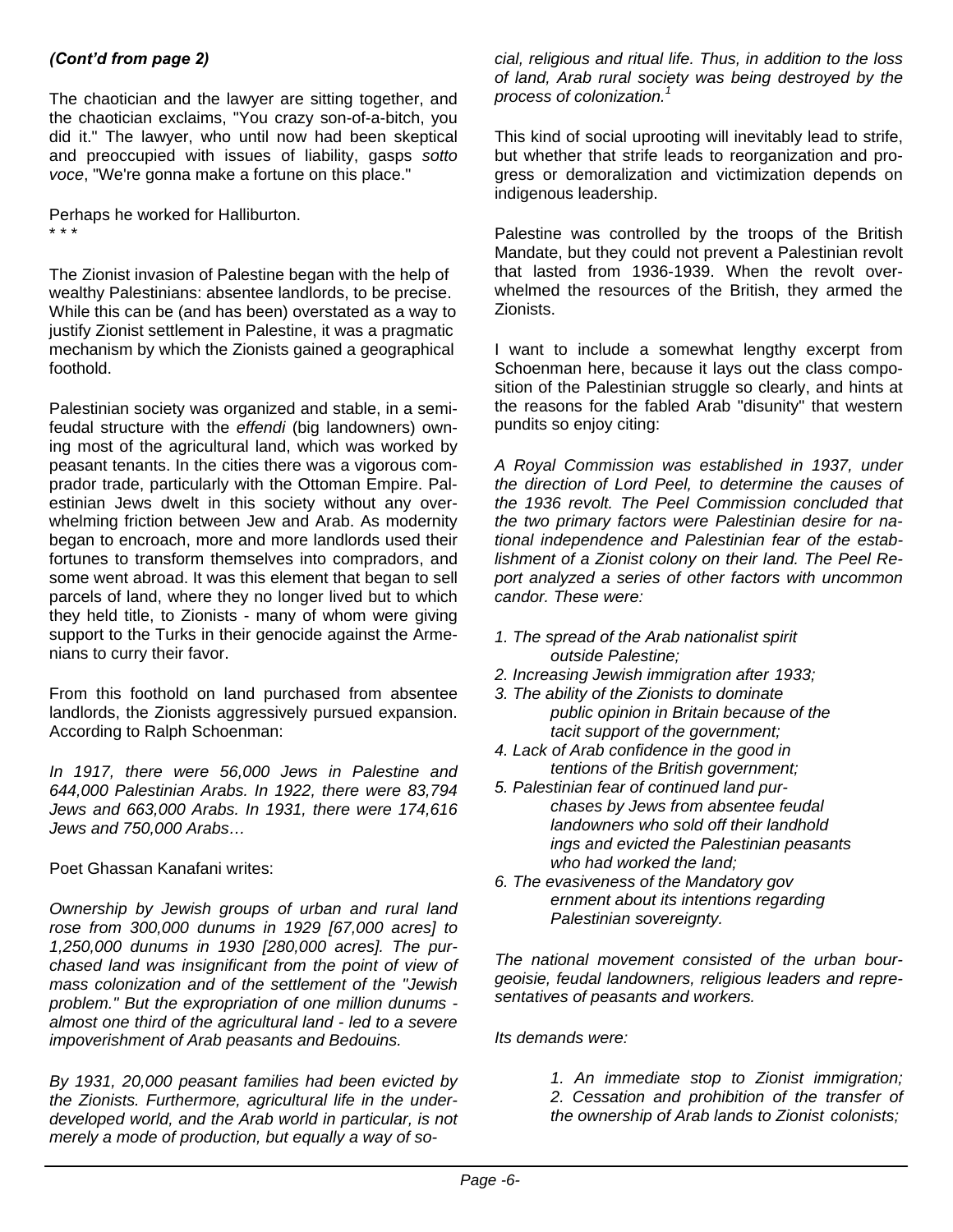*3. The establishment of a democratic gov ernment in which Palestinians would have the controlling voice…*

…Ghassan Kanafani described the uprising:

*"The real cause of the revolt was the fact that the acute conflict involved in the transformation of Palestinian society from an Arab agricultural-feudal-clerical one into a Jewish (Western) industrial bourgeois one, had reached its climax ... The process of establishing the roots of colonialism and transforming it from a British mandate into Zionist settler colonialism ... reached its climax in the mid-thirties, and in fact the leadership of the Palestinian nationalist movement was obliged to adopt a certain form of armed struggle because it was no longer able to exercise its leadership at a time when the conflict had reached decisive proportions.*

*"The failure of the Mufti and other religious leaders, of feudal land owners and the nascent bourgeoisie to support the peasants and workers to the end, enabled the colonial regime and the Zionists to crush the rebellion after three years of heroic struggle. In this the British were aided decisively by the treachery of the traditional Arab regimes, who were dependent upon their colonial sponsors."*

The "disunity" of Arabs has become a western academic and media legend because it fits so comfortably with western racial stereotypes, both of the crafty and clannish Jews and the backbiting, venal Arabs.

It is important to note in this regard that these racialreligious explanations serve to conceal the very real economic and politico-strategic agendas that are behind them. The British, and then the Americans who helped destroy British imperialism then moved to replace it, were concerned first and foremost with the threat of independence (Arab nationalism) in the region. And Palestinian resistance to Jewish immigration was not based on those immigrants' being Jewish, but on the expropriation of land.

That does not preclude the use of anti-Semitism (i.e., hatred against Jews in particular) by enemies of Zionism. It is this wrinkle that makes the Zionist demagogy equating anti-Zionism to anti-Semitism even more effective. One can point to instances of Arabs and others using blatantly anti-Jewish language. As Maxime Rodinson pointed out in his comprehensive study of Zionism:

*Arab propaganda against Zionism also frequently utilizes arguments and images borrowed from European anti-Semitism. That is deeply disagreeable, but it does not justify one in identifying the two phenomena. European anti-Semitism, in the sense of hatred of the Jews* 

 *originated in a concrete initiative taken by some Jews, to the detriment of the Arabs, namely, the plan to transform an Arab land into a Jewish state.<sup>2</sup>*

The class contradictions inherent in a struggle of this type were not limited to the Palestinians, but were characteristic of every national liberation struggle against imperial domination. These same class contradictions are evident even in the struggles of internal oppressed nationalities in the United States, from Garveyism to the American Indian Movement.

It is not possible to put Zionism and its relation to US foreign policy into any perspective without relating it to the US struggle against Arab nationalism and the consequences of the destruction of Arab nationalism. Any meaningful sovereignty in the region explicitly threatens US control over more than half the world's energy.

That is precisely why the word "sovereignty" is being so exquisitely mangled by the Bush administration and the hack press right now to describe as "sovereign" a USappointed government, protected by a US military occupation force.

Israel has been used as a weapon against Arab nationalism, while paradoxically Zionist incursions were one of the catalysts of this nationalism. Islamist political movements were supported by both the US and Israel as a counterbalance to secular nationalist currents.

Harakat al-Muqawama al-Islamiyya, or the Islamic Resistance Movement (Hamas), is a case in point. This year, an Israeli Apache helicopter was used to assassinate Sheikh Ahmed Yassin, the wheelchair-bound, paraplegic, spiritual leader of Hamas. But Hamas was registered in Israel by Yassin himself as a legal organization in 1978. That was feasible because Israelis and Americans saw Hamas as a clerical antagonist to the secular nationalism of the Palestine Liberation Organization.

This same strategy led to the Taliban.

But things sometimes turn into their opposites. History has transformed imperialist tools into anti-imperialists. How did Islamism do this? What has been its trajectory?

At the same time that Hamas was first being organized, in the late 70s, there was a revolution forming in Iran against the US puppet regime of Mohammed Reza Shah Pahlavi in the face of an economic crisis created in large part by Pahlavi's grandiose schemes at a time of terrible inflation and massive in-migration to the urban centers. Because of the Shah's devastating policies and the extreme repression he used to quell social unrest, and because he was identified with his American spon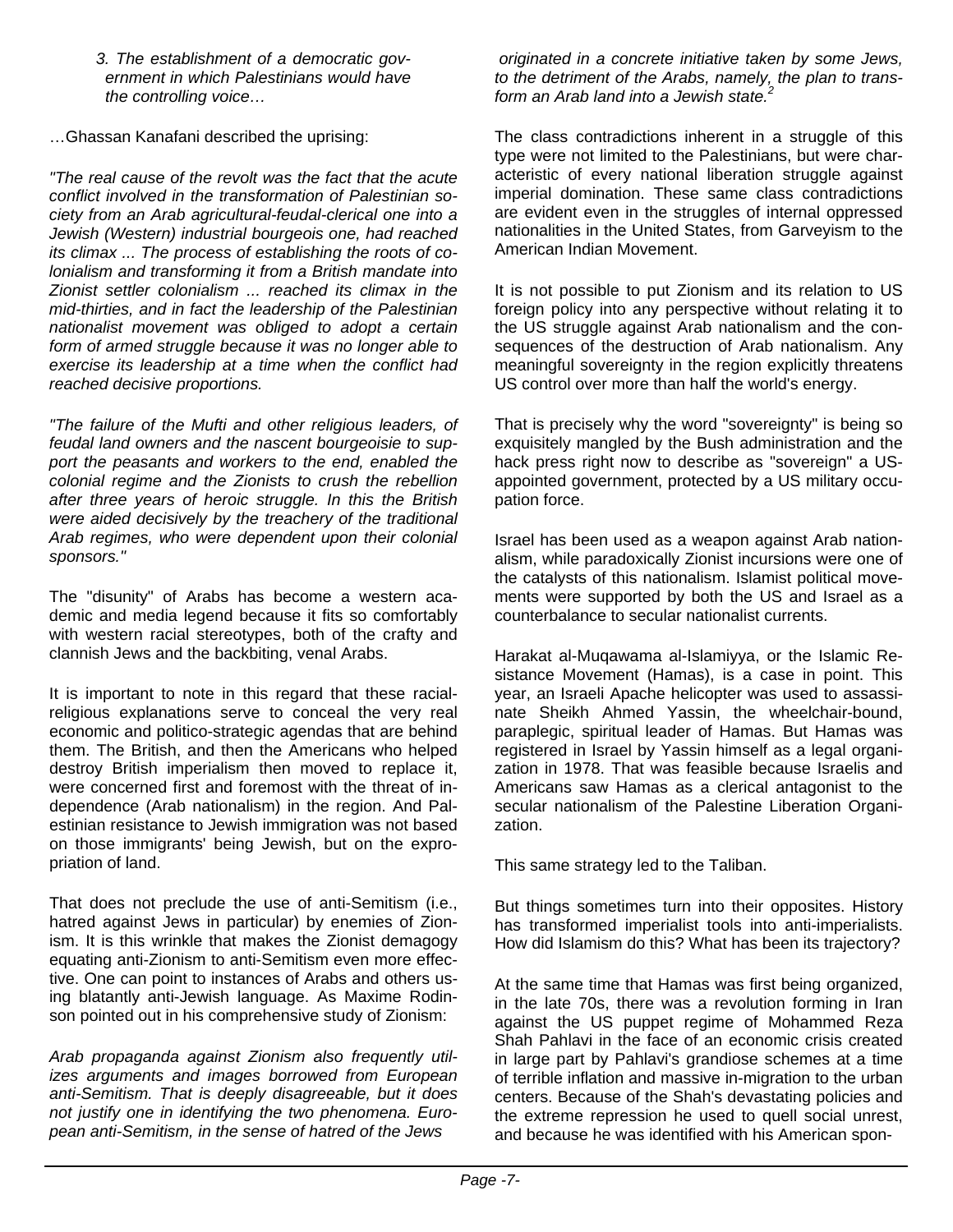sors, the Iranian revolution took on an understandably bitter anti-American character. This animosity toward the US was shared by both secular and clerical sectors within the anti-Pahlavi movement. The exiled Shia cleric, Ayatollah Khomeni, who was well regarded in Iran as a personality who could bridge these sectors, was nurtured by the French to derail the Iranian communists who had been extremely instrumental in the resistance to Pahlavi. When we consolidated his power, he had 6,000 communist activists killed and transformed the Iranian state into a theocracy.

It is easy to lose the forest for the trees here by focusing overmuch on personalities, but bear in mind that this is the same period when the Carter Administration's CIA had begun to draw the Soviets into the Afghan trap, where the CIA was *supporting* the anti-communist theocratic militias of the future Taliban, just as they had recently supported Hamas as a counterweight to secular nationalism in Palestine.

Suddenly, Islamists were at the center of a revolution in a key oil state, Iran, and they had captured the US embassy on November 4, 1979, and taken 66 Americans hostage. Thirteen were released, but the other 53 were kept captive until dear departed Ronald Reagan was inaugurated on January 20, 1981.

This precipitated a political crisis for the Carter administration, and Jimmy Carter's fate was sealed with the failure of Operation Rice Bowl in April, 1980, the spectacular failure of Delta Force at its first real mission. Partisans of the future Reagan administration, veterans of the Bay of Pigs and others, were already in motion before the election cutting deals with the Iranians that eventually leaked as the Iran-Contra scandal. The Reagan administration veterans that followed have been largely put back into play today by Bush II, with Reagan's death-squad supporting Ambassador to Honduras, John Negroponte, now taking over as the "ambassador" (read: Viceroy) in Iraq.

The Islamists of the Iranian government moved to endorse Islamist Hamas in Palestine as well as Hezbollah in Lebanon, and there was a tectonic shift in regional forces. Friends were to be declared enemies, and enemies, friends.

Hamas was drawn into an anti-American orbit against their old supporters in the CIA as formerly anticommunist forces were transformed by events into anti-Americans.

Ronald Reagan's emissary, Donald Rumsfeld, was then sent to make friends with an Arab nationalist in order to cajole him into a war with Iran. That nationalist was Saddam Hussein. By 1990, with the Soviet Union crumbling,

we would glimpse the new realignment of forces in the world, a world where something would have to replace imperial multilateralism just as imperial multilateralism had replaced colonialism. Then Saddam - not because of his considerable crimes, but precisely because of the Ba'ath Party accomplishments in developing Iraq into a "modern" nation - would be transformed back into our enemy. In fact, during the Iran-Contra hearings, it became apparent, that the US betrayal of friend-Saddam was already being planned by 1985.

Hamas became effective first through the provision of badly needed social services in Gaza. This service provision has been the key to expansion of Hamas influence and prestige among Palestinians. The other event that contributed to their expansion was the decision by the PLO, under extreme pressure, to displace its headquarters from Palestine to Lebanon in the 80s, effectively ceding geographic Palestine to Hamas.

There is one factor, however, that has contributed more than any other to the increased standing of Hamas in recent years. That has been the consistent perfidy and betrayal of the Israeli government in every negotiation with the PLO and the Palestinian Authority. With the launching of the Intifada in the 90s, the ranks of Hamas swelled with new fighters, attracted by the unequivocal language of Hamas about an independent Palestinian state and the necessity to wage a protracted armed struggle against Israel.

Said Larry Johnson, a former State Department counterterrorism advisor, "The Israelis are their own worst enemies when it comes to fighting terrorism. They are like a guy who sets fire to his hair, then tries to put it out with a hammer."

But the facts are more subtle than that. The Israelis had already heavily infiltrated Hamas when they were supporting it against Arafat. While many of the collaborators inside Hamas have been identified and eliminated, some remain, and this accounts for the brutal efficacy of many Israeli operations against Hamas. Moreover, the right-wing within the Israeli government prefers a strong Hamas vis-à-vis the PLO, because they have no genuine intention of signing treaties worth any more than the treaties signed between the US government and the Indians. Hamas provides a better pretext for the creeping holocaust that will depopulate expanding Israel of those troublesome Arabs.

With Arab nationalism now apparently in tatters, with the Soviet counterbalance consigned to history, a new vision was conceived by the likes of Douglas Feith and Richard Perle and Dick Cheney. The "New American Century" of unbridled American power in which a Pax Americana presides over the shrinking world in which,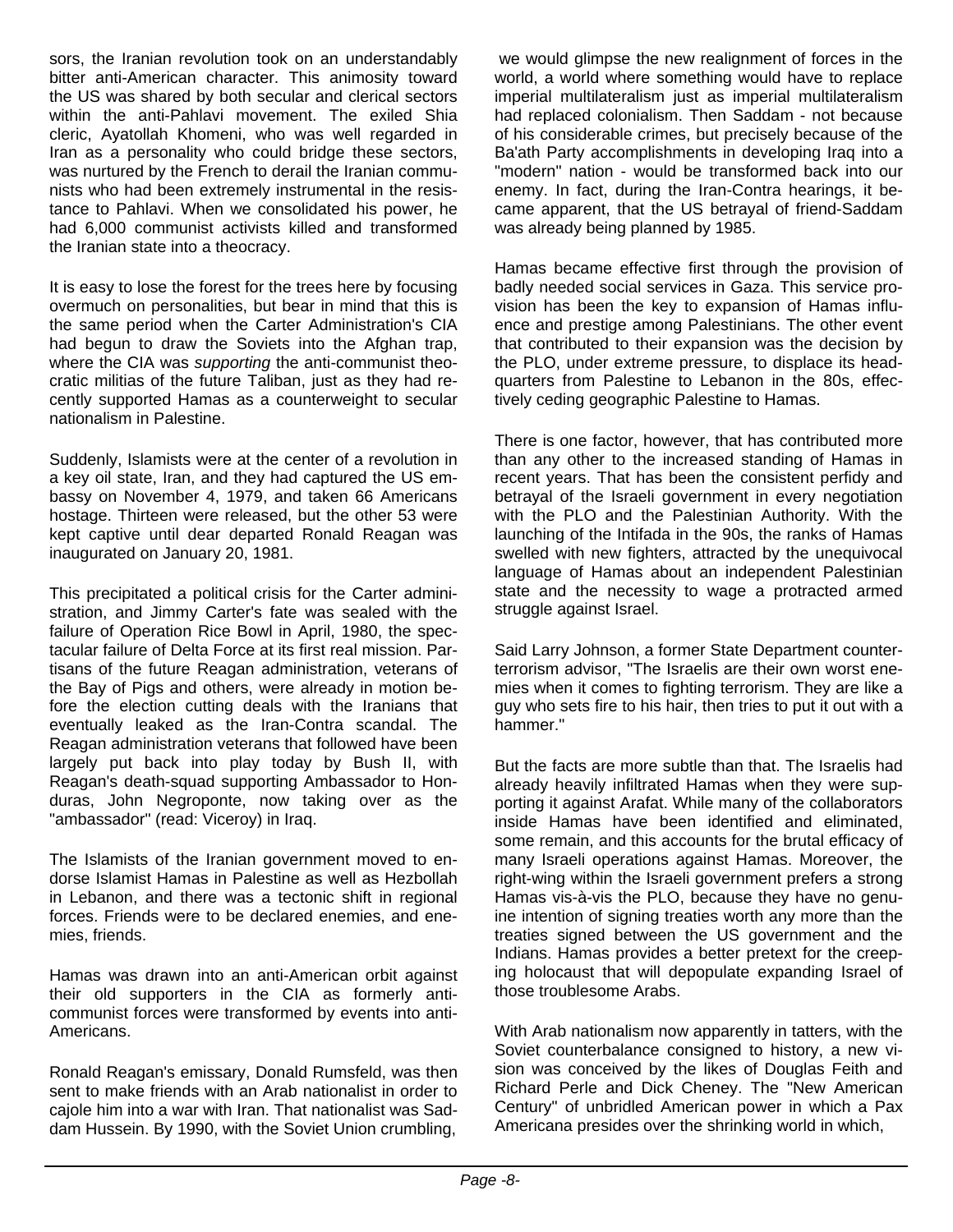a Pax Americana presides over the shrinking world in which, like the Titanic, there are too few lifeboats and hard choices must be made.

The key to the whole strategy was establishment of permanent forward staging bases for the projection of US military power into Southwest Asia - the heart that pumps the black blood to the rest of the world. What was awakened by this plan was the Israeli itch to expand.

In October, 2003, as Ariel Sharon accelerated the slaughter of Palestinians and the destruction of ever more Palestinian homes, Lieutenant General "Jerry" Boykin, with whom I served in Delta in the early 80s, a quietly crazed evangelical religious fanatic, as a token of his deep appreciation of the necessity to win the hearts and minds of the region, was publicly declaring that Muslims did not worship a "real" God.

In the cases of both Sharon and Boykin, wrists were lightly slapped, and business went on as usual - damn the consequences. Some might say that this attests to the intractable stupidity of the Bush administration, which it very well might, but I want to post an alternative hypothesis.

There is seldom a singular cause for political policy. Most decisions are "over-determined," that is, made in the face of a relationship of forces originating in more than one phenomenon. It is very common knowledge that the Republican Party is lashed to a frighteningly large constituency of millenarian theocrats that believes with all its heart that the End Time is nigh, and that for Jesus to come and take them all home with him, Israel has to reclaim all the territory under the crown of David, bulldoze the Dome of the Rock, and rebuild the Temple that the Romans destroyed. This "mainstream" religion, which claims Bishop Boykin as one of its own, is far larger than the much-ballyhooed (even by proto-fascists like Buchanan) "Jewish Lobby."

This does not, however, take into account that Democrats are just as rabid in their support for Zionism as Republicans. When Congresswoman Cynthia McKinney dared to criticize unqualified US support for Israel, it was her own party that torpedoed her seat by running an AIPAC-financed Primary smear campaign that was unparalleled in its audacious mendacity and unbridled nastiness.

To coin a phrase, it's the region, it's the region, it's the region. Translated, that means, it's the oil, it's the oil, it's the oil.

The US government does not see Israel primarily as a political asset (or liability, for that matter). It sees it for

what it is: a force multiplier. For a few billion a year, Uncle Sam can maintain a lethal modern surrogate military on the very border of the world's biggest oil patch; one that is hostile in its very essence to the brown people who have the audacity to have encamped for these few centuries upon all that gasoline and fertilizer and plastic.

It should surprise no one that *US troops have been trained by the Israelis* for the occupation of Iraq, including in the fine arts of… ahem… interrogation.

It is not "Muslim paranoia" that invariably associates the occupation of Palestine with the occupation of Iraq. In a very real sense, if you just back up enough to get the whole perspective, this is absolutely accurate. That the Israelis want *lebensraum* and the water to live on it, and that the Americans want to control the oil to hang onto their doddering empire, does not negate the fact that these agendas are absolutely symbiotic.

US dependency on the Israelis as a mercenary force has only deepened as the grand strategy of Cheney, Perle, Wolfowitz, and Rumsfeld has sunk into the quagmire of an increasingly generalized Iraqi, *and regional*, resistance.

The resistance is fueled by anti-Zionism, and so the Bush administration now finds itself locked inside its own burning automobile, with what might be a lake or might be a mirage in the distance, and their only choice is to stamp down on the accelerator to try and get there in time to prevent their own immolation.

Perhaps the UN can rescue them. It is standing alongside the road. But standing there with it are a billion pissed-off human beings.

#### End of Part Five

\*For more on US torture: http://www.crimesofwar.org/ http://www.oilempire.us/torture.html http://www.thirdworldtraveler.com/Torture/ Torture\_page.html http://www.iacenter.org/torture\_0504.htm http://www.hrw.org/campaigns/torture.htm http://www.hrw.org/reports/2004/afghanistan0304/ http://www.guardian.co.uk/Iraq/ Story/0,2763,1304042,00.html http://www.democracynow.org/article.pl? sid=04/09/20/144204

<sup>1</sup> http://www.wbaifree.org/takingaim/hhz/ch03.htm

<sup>&</sup>lt;sup>2</sup>http://www.marxists.de/middleast/israrab/part1.htm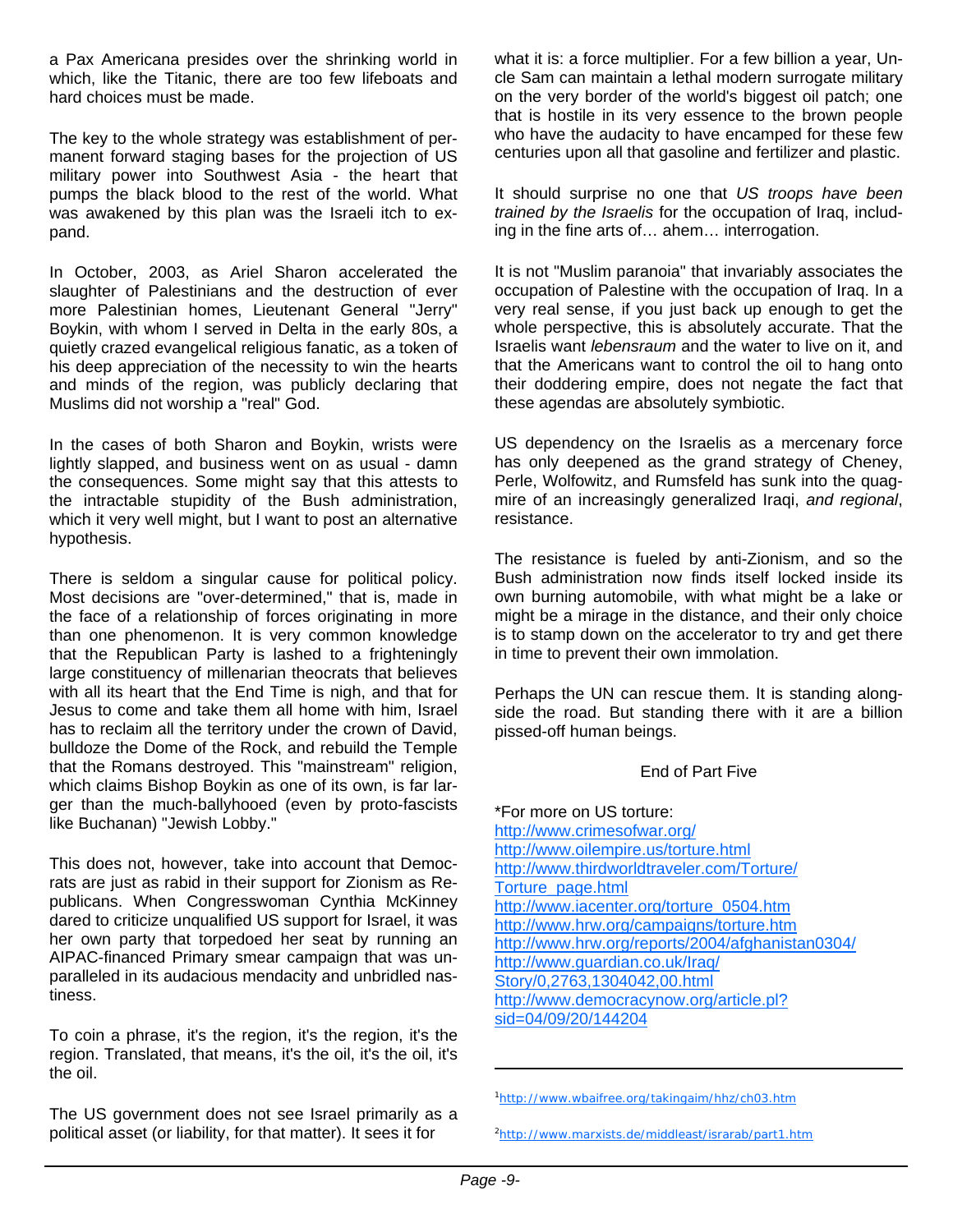## Abiotic Oil: Science or Politics? Abiotic Oil: Science or Politics?

#### By Ugo Bardi

*[Ugo Bardi is professor of Chemistry at the University of Florence, Italy. He is also member of the ASPO (Association for the study of peak oil). He is the author of the book "La Fine del Petrolio" (The End of Oil) and of several studies on oil depletion.*

*Ugo Bardi offers a simple assessment of the abiotic theory. His logic is so clear, and the culmination of his argument is so cogent, that even a child could understand it. And the conclusion is inescapable - at least to honest enquiry - abiotic theory is false, or at best irrelevant. - DAP]* 

*OCTOBER 4, 2004: 1300 PDT (FTW)* -- For the past century or so, the biological origin of oil seemed to be the accepted norm. However, there remained a small group of critics who pushed the idea that, instead, oil is generated from inorganic matter within the earth's mantle.

The question might have remained within the limits of a specialized debate among geologists, as it has been until not long ago. However, the recent supply problems have pushed crude oil to the center stage of international news. This interest has sparked a heated debate on the concept of the "production peak" of crude oil. According to the calculations of several experts, oil production may reach a maximum within a few years and start a gradual decline afterwards.

The concept of "oil peak" is strictly linked to a view that sees oil as a finite resource. Several economists have never accepted this view, arguing that resource availability is determined by price and not by physical factors. Recently, others have been arguing a more extreme view: that oil is not even physically limited. According to some versions of the abiotic oil theory, oil is continuously created in the Earth's mantle in such amounts that the very concept of "depletion" is to be abandoned and, by consequence, that there will never be an "oil peak."

The debate has become highly politicized and has spilled over from geology journals to the mainstream press and to the fora and mailing lists on the internet. The proponents of the abiotic oil theory are often very aggressive in their arguments. Some of them go so far as to accuse those who claim that oil production is going to peak of pursuing a hidden political agenda designed to provide Bush with a convenient excuse for invading Iraq and the whole Middle East.

Normally, the discussion of abiotic oil oscillates between the scientifically arcane and the politically nasty. Even supposing that the political nastiness can be detected and removed, there remains the problem that the average non-specialist in petroleum geology can't hope to wade through the arcane scientific details of the theory (isotopic ratios, biomarkers, sedimentary layers and all that) without getting lost.

Here, I will try to discuss the origin of oil without going into these details. I will do this by taking a more general approach. Supposing that the abiogenic theory is right, then what are the consequences for us and for the whole biosphere? If we find that the consequences do not correspond to what we see, then we can safely drop the abiotic theory without the need of worrying about having to take a course in advanced geology. We may also find that the consequences are so small as to be irrelevant; in this case also we needn't worry about arcane geological details.

In order to discuss this point, the first task is to be clear about what we are discussing. There are, really, two versions of the abiotic oil theory, the "weak" and the "strong":

- *The "weak" abiotic oil theory*: oil is abiotically formed, but at rates not higher than those that petroleum geologists assume for oil formation according to the conventional theory. (This version has little or no political consequences).

- *The "strong" abiotic theory*: oil is formed at a speed sufficient to replace the oil reservoirs as we deplete them, that is, at a rate something like 10,000 times faster than known in petroleum geology. (This one has strong political implications).

Both versions state that petroleum is formed from the reaction of carbonates with iron oxide and water in the region called "mantle," deep in the Earth. Furthermore, it is assumed (see Gold's 1993 paper) that the mantle is such a huge reservoir that the amount of reactants consumed in the reaction hasn't depleted it over a few billion years (this is not unreasonable, since the mantle is indeed huge).

Now, the main consequence of this mechanism is that it promises a large amount of hydrocarbons that seep out to the surface from the mantle. Eventually, these hydrocarbons would be metabolized by bacteria and transformed into CO2. This would have an effect on the temperature of the atmosphere, which is strongly affected by the amount of carbon dioxide (CO2) in it. The concentration of carbon dioxide in the atmosphere is regulated by at least two biological cycles; the photosyn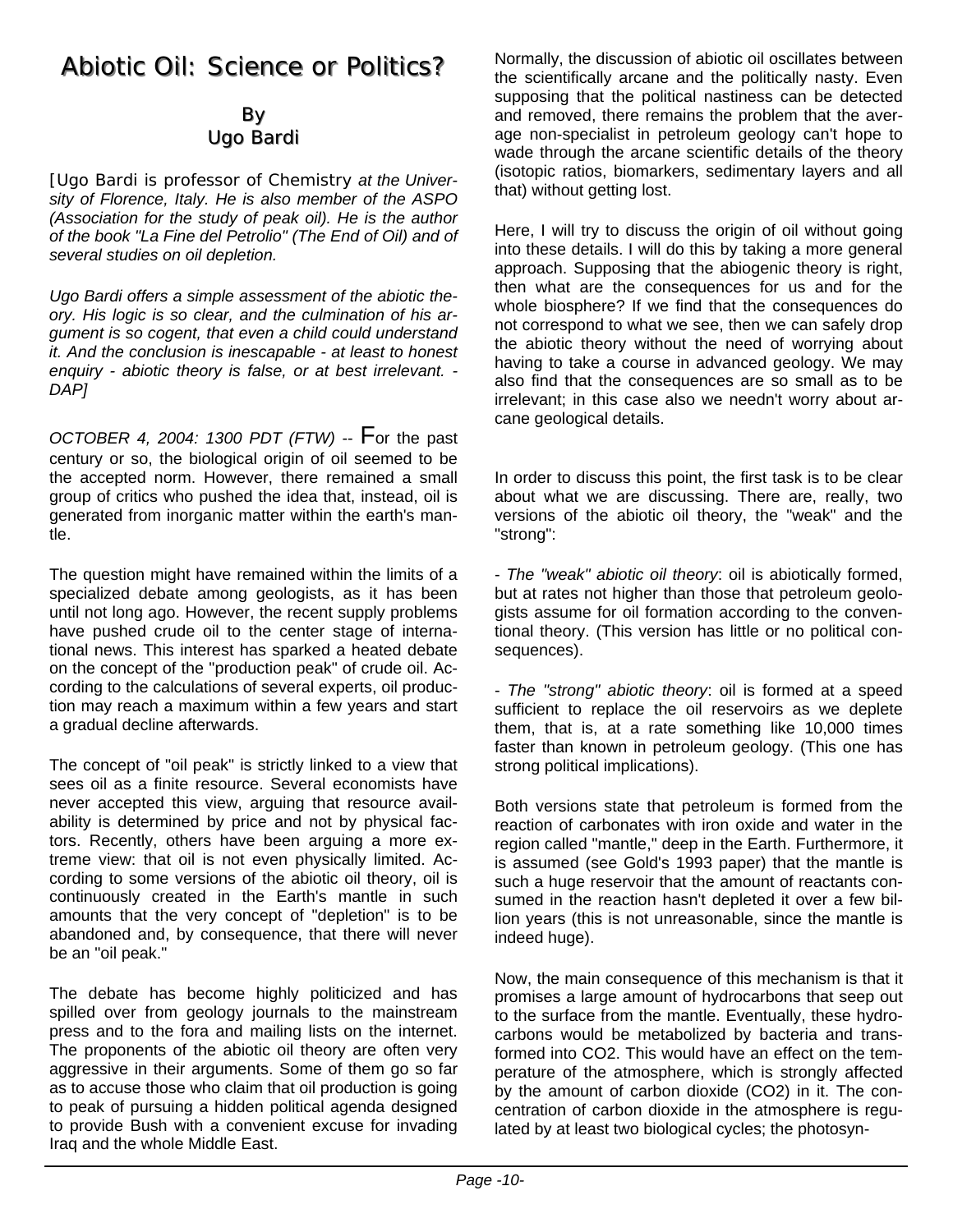thetic cycle and the silicate weathering cycle. Both these cycles have a built-in negative feedback which keeps (in the long run) the CO2 within concentrations such that the right range of temperatures for living creatures is maintained (this is the Gaia model).

The abiotic oil-if it existed in large amounts-would wreak havoc with these cycles. In the "weak" abiotic oil version, it may just be that the amount of carbon that seeps out from the mantle is small enough for the biological cycles to cope and still maintain control over the CO2 concentration. However, in the "strong" version, this is unthinkable. Over billions of years of seepage in the amounts considered, we would be swimming in oil, drowned in oil.

Indeed, it seems that the serious proponents of the abiotic theory all go for the "weak" version. Gold, for instance, never says in his 1993 paper that oil wells are supposed to replenish themselves.<sup>1</sup> As a theory, the weak abiotic one still fails to explain a lot of phenomena, principally (and, I think, terminally): how is it that oil deposits are almost always associated to anoxic periods of high biological sedimentation rate? However, the theory is not completely unthinkable.

At this point, we can arrive at a conclusion. What is the *relevance* of the abiotic theory in practice? The answer is "none." The "strong" version is false, so it is irrelevant by definition. The "weak" version, instead, would be irrelevant in practice, even if it were true. It would change a number of chapters of geology textbooks, but it would have no effect on the impending oil peak.

To be sure, Gold and others argue that even the weak version has consequences on petroleum prospecting and extraction. Drilling deeper and drilling in areas where people don't usually drill, Gold says, you have a chance to find oil and gas. This is a very, very weak position for two reasons.

First, digging is more expensive the deeper you go, and in practice it is nearly impossible to dig a commercial well deeper than the depth to which wells are drilled nowadays, that is, more than 10 km.

Secondly, petroleum geology is an empirical field which has evolved largely by trial and error. Petroleum geologists have learned the hard way where to drill (and where not to drill); in the process they have developed a theoretical model that WORKS. It is somewhat difficult to believe that generations of smart petroleum geologists missed huge amounts of oil. Gold tried to demonstrate just that, and all that he managed to do was to recover 80 barrels of oil in total, oil that was later shown to be most likely the result of contamination of the drilling mud. Nothing prevents others from trying again, but so far the results are not encouraging.

So, the abiotic oil theory is irrelevant to the debate about peak oil and it would not be worth discussing were it not for its political aspects. If people start with the intention of demonstrating that the concept of "peak oil" was created by a "Zionist conspiracy" or something like that, anything goes. In this case, however, the debate is no longer a scientific one. Fortunately, as Colin Campbell said, "Oil is ultimately controlled by events in the geological past which are immune to politics."

# **Beyond Peak Oil Beyond Peak Oil**

- **Water Privatization Water Privatization**
- **Water Wars**
- **Water & Oil Don't Mix Water & Oil Don't Mix**
- **Vapor Wars? Vapor Wars?**
- **All Bottled Up All Bottled Up**

#### **By Michael Kane Michael Kane**

*[Without oil, industrial life is impossible. But without water, human life is impossible. Privatize it, and you put the very existence of every man, every woman, every kid, into the hands of a few corporations whose robot-brains pursue maximum profit through a single hard-wired read-only program called capitalism. Here FTW's Michael Kane sketches the basics of an increasingly dire issue and equips us for the new learning we're going to need. -JAH]*

*\*Special thanks to Public Citizen & Maude Barlow for their outstanding contribution to the body politic regarding the growing world water crisis.*

*September 17, 2004 0800 PDT (FTW)* - In 1996, Vice President of the World Bank Ismail Seregaldin predicted the wars of this century would be over water. It is the oil of the 21st Century. The trend of privatization is based on a systemic belief that the private sector can function more efficiently than public municipalities, but the goal which drives this belief is profit, not efficiency.

Throughout the world, water privatization has proven time and again to be less efficient than public municipal systems. The largest private water companies are Germany's RWE and the French multi-nationals Vivendi & Suez.

 $\overline{1}$ Thomas Gold, of Cornell University, has been one of the leading proponents of the abiotic oil theory in the West. The theory, actually, had its origin in the work of a group of Ukrainian and Russian scientists.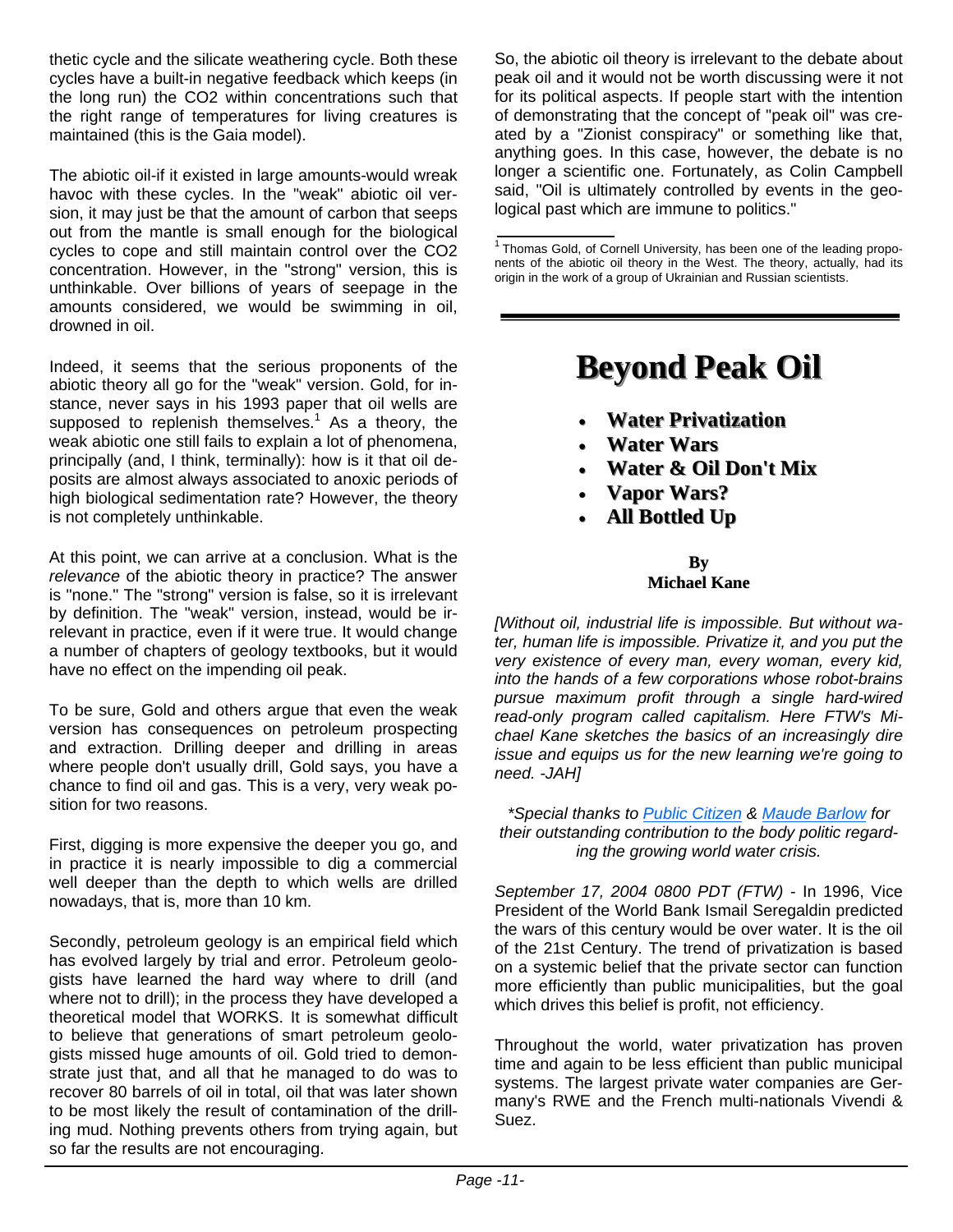We are starting to see just how high the price of life can be. In Bolivia, a Bechtel subsidiary made it illegal to collect rainwater on one's own property without a permit.<sup>1</sup> In Africa, the trend is leaning toward privatized water meters that deny fresh water to those who can't afford it. In Canada, the battleground is over bulk water exports. Various "water wars" in America are just beginning to show signs of stress in the southwest, while water wars in Israel and Palestine are nothing new.

1.1 billion people lack access to safe drinking water. 2.4 billion (40% of the world's population) lack access to proper sanitation. Over 5 million people die annually of water-borne diseases.<sup>2</sup>

The website of the World Health Organization (WHO) explains:

*"As freshwater becomes increasingly scarce due to population growth, urbanization and, probably, climate change, the use of wastewater in agriculture, aquaculture, groundwater recharge and in other areas will increase. In some cases, wastewater is the only water resource available to poor, subsistence-level farming communities" [emphasis added].* <sup>3</sup>

Water is perhaps the final frontier. After water, the only thing left to privatize is air, and even that has been tackled. In some parts of the world, one can walk into an "oxygen bar" to purchase fresh air. The rich will have clean air, organic produce, and purified water. The poor will have asthma, genetically modified organisms, and sewer water.

Water is a human right, and there should be no question about that. How can one even talk about the right to life, liberty, and the pursuit of happiness without a prerequisite of the right to fresh water?

*Water = Life*. It's a simple equation.

#### **The Psychosis of Water Privatization**

## **psy·cho·sis** (**sI-'kO-s&s**)

**n. pl.** psy·cho·ses (**-sEz**)

*A severe mental disorder, with or without organic damage, characterized by derangement of personality and loss of contact with reality and causing deterioration of normal social functioning.*

The global capitalists do not believe the above equation to be completely true. Instead, they offer an opposing equation of *water = commodity*. In this equation, water is equivalent to, say, pork bellies. Water is a product to be bought and sold to the highest bidder.

If psychosis is a kind of break from reality, this commoditization of human survival is surely psychotic. And *water-as-commodity* is a madness to which only the very privileged could possibly succumb.

In Africa, water privatization has given rise to the scariest privatization trend in the history of mankind - the prepayment water debit card. If you have money on your card, you can buy water. If your card is "tapped" - well, they've developed a special term for those who don't have money on their prepaid water cards.

The term is "*Self-Disconnection*." <sup>4</sup>

This sends chills down my spine as it harkens back to Hitler's "*Evacuation*" of the Jews. A more honest term would be *Genocide by Dehydration*. There simply is no moral defense for the political and economic new reality of prepaid water meters. The United Kingdom declared prepaid water meters illegal under the U.K. Water Act of 1998. This was based on the provision that water is vital to human health, which means "*Self-Disconnection*" is immoral and illegal. I suppose this line of logic just doesn't apply to the masses of poor black Africans.

#### **Water Wars**

*For Israel, the water question was the key to the land question.* --Stan Goff, *FTW*, June 14, 2004

At the Third World Water Conference in Kyoto, Japan in 2003, Mikhail Gorbachev stated that in recent history there have been 21 armed disputes over water and 18 of those involved Israel. Yehezkel Lein, a water expert for B'tselem - an Israeli human rights group - stated, "There is a clear linkage between the gap in water availability and the occupation." <sup>5</sup>

Israel has controlled the West Bank & Gaza Strip water sources since 1967, when it first occupied the area. In part 4 of the Jurassic Park series, Stan Goff talked about the origins and outcome of the 6-day war. Regardless of who started the conflict and why, Goff is correct in that the outcome was Israeli control of almost all the region's water supply. Syria's Golan Heights remain occupied to this day by Israel, and it is a key headwater to the Jordan River - a primary water source for the entire region.<sup>6</sup> The late King Hussein of Jordan once said water was the only reason he would go to war with Israel, since it is Israel that controls Jordan's water supply.

While the Middle East may be one of the worst potential flash points for water conflict, it is not the only region of the world prone to water wars. The CIA predicts that:

*…water scarcities and allocation will pose significant*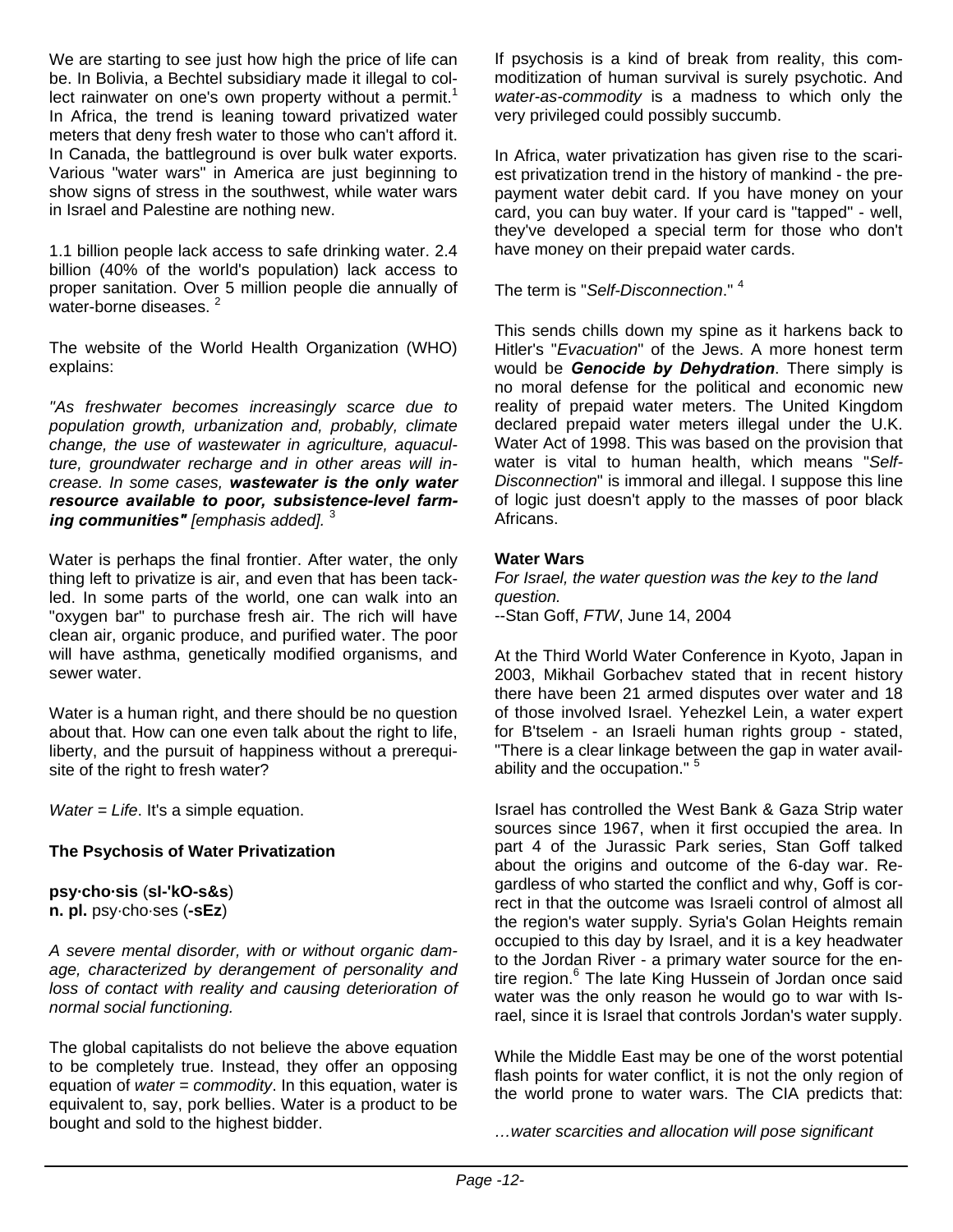*challenges to governments in the Middle East, Sub-Saharan Africa, South Asia, and northern China. Regional tensions over water will be heightened by 2015… By 2015 nearly half the world's population-more than 3 billion people-will live in countries that are "waterstressed"* <sup>7</sup>

Canada & Alaska have the world's largest fresh water reserves.

In 1998 Sun Belt Water Inc. sued the Canadian government under Chapter 11 of NAFTA (the North American Free Trade Agreement), because the corporation lost a contract to export water from British Columbia when the province banned the export of bulk water in 1991. Chapter 11 allows a corporation to sue the government of a nation when it feels the laws of that nation present a barrier to trade. Chapter 11 only applies to foreignbased companies. Domestic companies have to follow the law of the land.

Sun Belt CEO Jack Lindsay was quoted as saying, "Because of NAFTA, we are now stakeholders in the national water policy of Canada."<sup>8</sup> The endgame of Neo-Liberalism is a one-world government run by corporations, devoid of any democratic principles.

In 1998, the Ontario Ministry of the Environment approved a plan by Nova Group to export millions of gallons of water, in giant tankers, to Asia. This issue is vital to Canadian Environmentalists. Under NAFTA, once bulk water exports start to flow, they can never be shut off. The Province later rescinded the grant, temporarily avoiding mass export of Canada's water resources. The tankers were going to carry water on one leg of the trip, and return filled with oil.

#### **Water & Oil Don't Mix**

As signs of peak oil proliferate, one of the leastanalyzed impacts of energy consumption is that of water usage. It is assumed that while oil is a non-renewable resource, water is renewable. But water is only renewable when used at a sustainable rate, in processes whose chemical reversal is cost-effective.<sup>9</sup>

The Aral Sea basin shared by Afghanistan, Iran and five countries of the former Soviet Union was once the world's fourth largest lake. Excessive river diversions (part of a massive Soviet irrigation project) have caused it to lose half its area and three-fourths of its volume, while its surrounding wetlands have shrunk by 85%.<sup>10</sup>

One of the knee-jerk reactions to the mention of the water crisis is the apparent panacea of *desalination*. This is the process of removing salt from seawater. It's expensive and highly energy intensive, requiring profligate

burning of hydrocarbons. And it produces a bi-product of highly concentrated saline brine that is a major cause of pollution when dumped back into oceans.<sup>11</sup> Recently the Saudi Arabian Minister of Finance, Dr. Ibrahim Al-Assaf, said that country will need to spend billions of dollars on desalination and power plants.<sup>1</sup>

The notion of water as a renewable resource does not take into account the over-paved industrial world, which results in excessive rainwater runoff reducing the amount of water returning to underground aquifers. Pavement (which is made of asphalt, a hydrocarbon product) depletes underground aquifers by diverting water into sewers. After being treated, wastewater is often diverted into the ocean. In the long term this is not a renewable cycle, especially given the ongoing competition for fresh water among industrial manufacturers.

Petroleum refining is one of the most water-intensive of all industrial activities. Tar Sands oil represents 66% of the world's supply of petroleum, $13$  and it requires huge amounts of fresh water for refining. High-pressure steam (heated by natural gas) is required to wash heavy oil from sand.<sup>14</sup>

Manufacturing one automobile requires approximately 118,877 gallons of fresh water. This water comes in clean and goes out polluted. With peak oil putting our entire energy paradigm in question, if we consider what it means to create a new generation of alternative-fuel cars - to build 700 million new vehicles would require 83,213,900,000,000 gallons of fresh water.<sup>15</sup>

#### **Vapor Wars?**

On July 14 2004, BBC News ran the headline, "*China rain-making creates a storm*," and went on to state, "Relations between neighboring Chinese cities have become stormy over the use of controversial technology which encourages rainfall."

"Cloud Seeding" involves aerial aerosol spray operations that shoot chemicals into clouds in order to encourage rainfall. One official from the city of Zhoukou accused the city of Pingdingshan of intercepting clouds that would have drifted to other places.<sup>16</sup>

On September 24 of last year, ABC News headlined "*Taking on Mother Nature - Is Science Ready to Change the Weather?*" The report went on to state, "Sometime in early October, nine massive jets will take to the skies over southern Florida. Each will carry 16,000-330,000 pounds of an unusual arsenal: cloud-busting powder."

The "cloud busting powder" comes from a Florida based company named  $\overline{D}$ yn-o-mat.<sup>17</sup> It is said this technology may be a cushion to fierce storms, but stopping the rain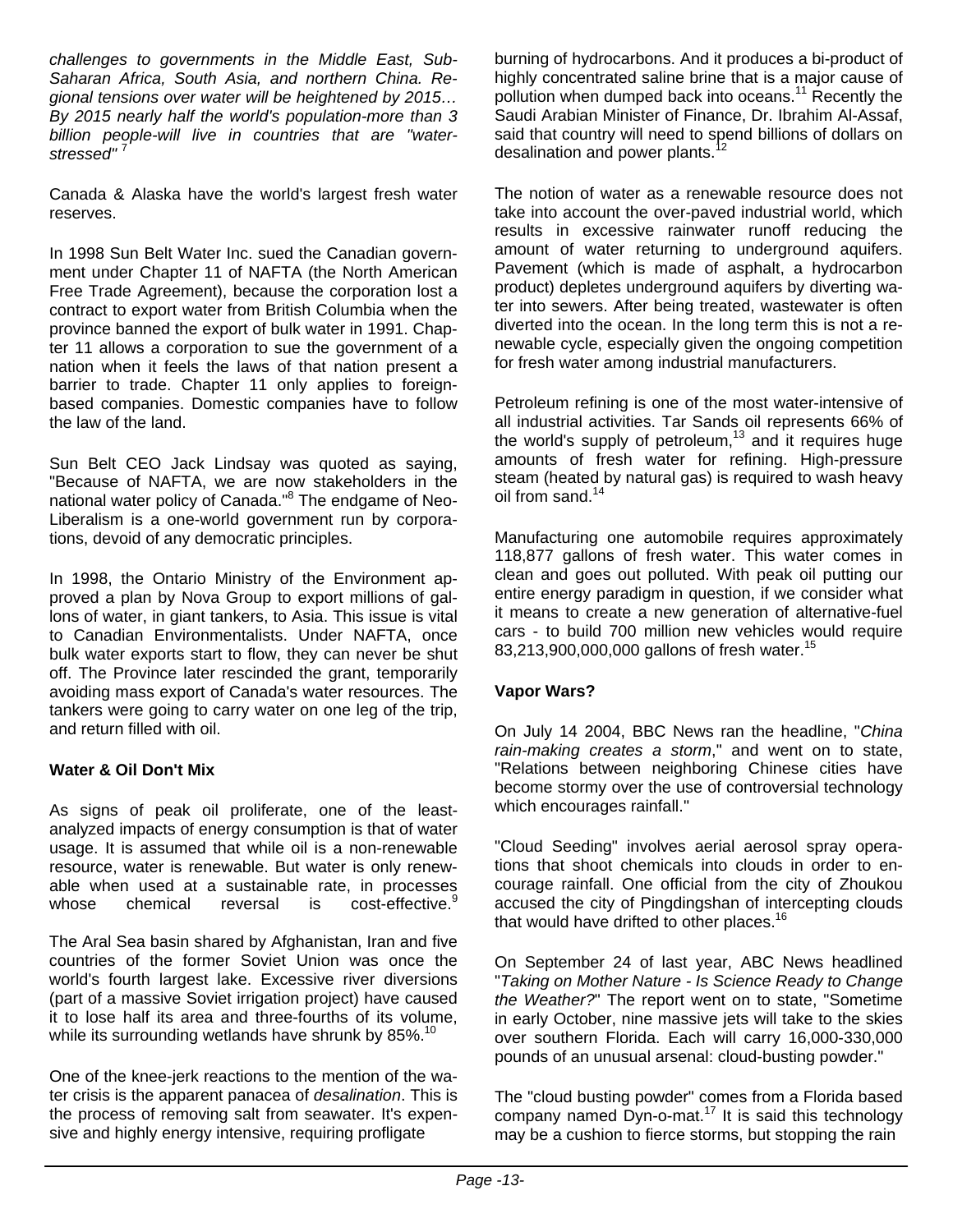would be a powerful weapon of war.

Col. Walter M. Washabaugh, of the U.S. Air Force has stated, "Aerial spraying for pest or weed control and fire suppression (are) the only Air Force activities that involve aircraft intentionally spraying."<sup>18</sup>

But on August 2, 2001, the BBC had already reported the "cloud busting" story stating, "The Florida based company, Dyn-o-mat, **used a military aircraft to drop four tonnes of its powder on to a developing storm cloud.** [emphasis added]"<sup>19</sup>

Is it possible the Air Force is involved in other aerosol operations that Col. Washabaugh wouldn't speak of? If the Air Force is not involved in weather modification experiments, as Col. Washabaugh has claimed, why did it entertain an academic paper back in 1996 from the Air Force-run Air University titled, "Weather as a Force Multiplier: Owning the Weather in 2025"? $20$ 

The report includes sections titled *Storm Enhancement, Deny Fresh Water, Induce Drought, Applying Weather Modification to Military Operations, and How Do We Get There From Here?*<sup>21</sup>

#### **All Bottled Up**

The trend of bottled water has swept the world over the past five years in unprecedented fashion. Macy's sells their own bottled water. The illusion of bottled water is that it is cleaner than tap water.

Most bottled water is tap water.

New York City has what is widely considered the best municipal water in the world; yet the trend to buy bottled water shipped from all across the globe has not missed the big apple.

Moreover, the EPA requires tap water to be disinfected, from a protected source or filtered, tested for waterborne viruses and confirmed that E. Coli and fecal coliform are not present. None of those requirements applies to bottled water.<sup>22</sup>

Ironically, public concern about tap water is largely responsible for the recent boom in bottled water sales. If you live in NYC, you're better off sticking to tap water with a simple filter to minimize possible lead contamination from old pipes.

While every industrialized nation depends on hydrocarbons, the need for water is absolutely universal. In a sense, it connects the privileged few with the restless many, the urban with the rural, the Amazonian indigenous peoples with the bond-traders of Tokyo. Along with

Peak Oil, our handling of the water crisis will determine much of the human prospect for the foreseeable future.

*For more information on water, watch "Everything you ever wanted to know about water privatization"* http://www.citizen.org/cmep/Water/articles.cfm? ID=10623

(produced by Public Citizen's Water for All Campaign & Michael Kane)

*Sign-on Your Support for the Congressional "Water for the World" Resolution*

http://www.citizen.org/cmep/Water/congress/other/ articles.cfm?ID=10586

Footnotes

<sup>1</sup>GATS Campaign, The World Development Movement, http:// www.wdm.org.uk/campaign/watergats/gatswatercases.pdf

Leasing the Rain, NOW with Bill Moyers, July 5, 2002 http:// www.pbs.org/now/science/bolivia.html

Bechtel vs. Bolivia, The Democracy Center http:// www.democracyctr.org/bechtel/bechtel\_corp.html

<sup>2</sup> Everything you ever wanted to know about water privatization, Visual Flash presentation, Public Citizen & Michael Kane, http:// www.citizen.org/cmep/Water/articles.cfm?ID=10623

<sup>3</sup>Waste Water Use, World Health Organization (WHO) website http:// www.who.int/water\_sanitation\_health/wastewater/en/

4 Is This What Efficiency Looks Like? Prepaid Water Meters, Public Citizen http://www.citizen.org/cmep/Water/humanright/meter/

<sup>5</sup>Water war leaves Palestinians thirsty, BBC News - UK edition, June 16, 2003 http://news.bbc.co.uk/1/hi/world/ middle\_east/2982730.stm

<sup>6</sup>Jurassic Park, Pseudo Events, and Prisons: The Fallout from Abu Ghraib - part IV, Stan Goff, From the Wilderness, June 14, 2004 http://www.fromthewilderness.com/free/ ww3/071404\_jurassic\_park4.shtml

 $7$ Global Trends 2015: A Dialogue About the Future With Nongovernment Experts, National Intelligence Council (NIC) - CIA website, December 2000 http://www.cia.gov/cia/reports/globaltrends2015/ index.html

<sup>8</sup>Everything you ever wanted to know about water privatization, Ibid (note 4)

<sup>9</sup>Water is eternal, but some uses can retire it indefinitely. For an extreme example, cool a vat of spent fuel rods with it and you can't expect to use that water again, for anything, ever. - Ed.

10Blue Gold, Maude Barlow, Spring, 2001 http://www.canadians.org/ documents/blue\_gold-e.pdf

<sup>11</sup>Who Owns Water?, Maude Barlow & Tony Clarke, The Nation, September 2, 2002 http://www.ratical.org/co-globalize/ whoOwnsWater.html

 $\ddot{\phantom{a}}$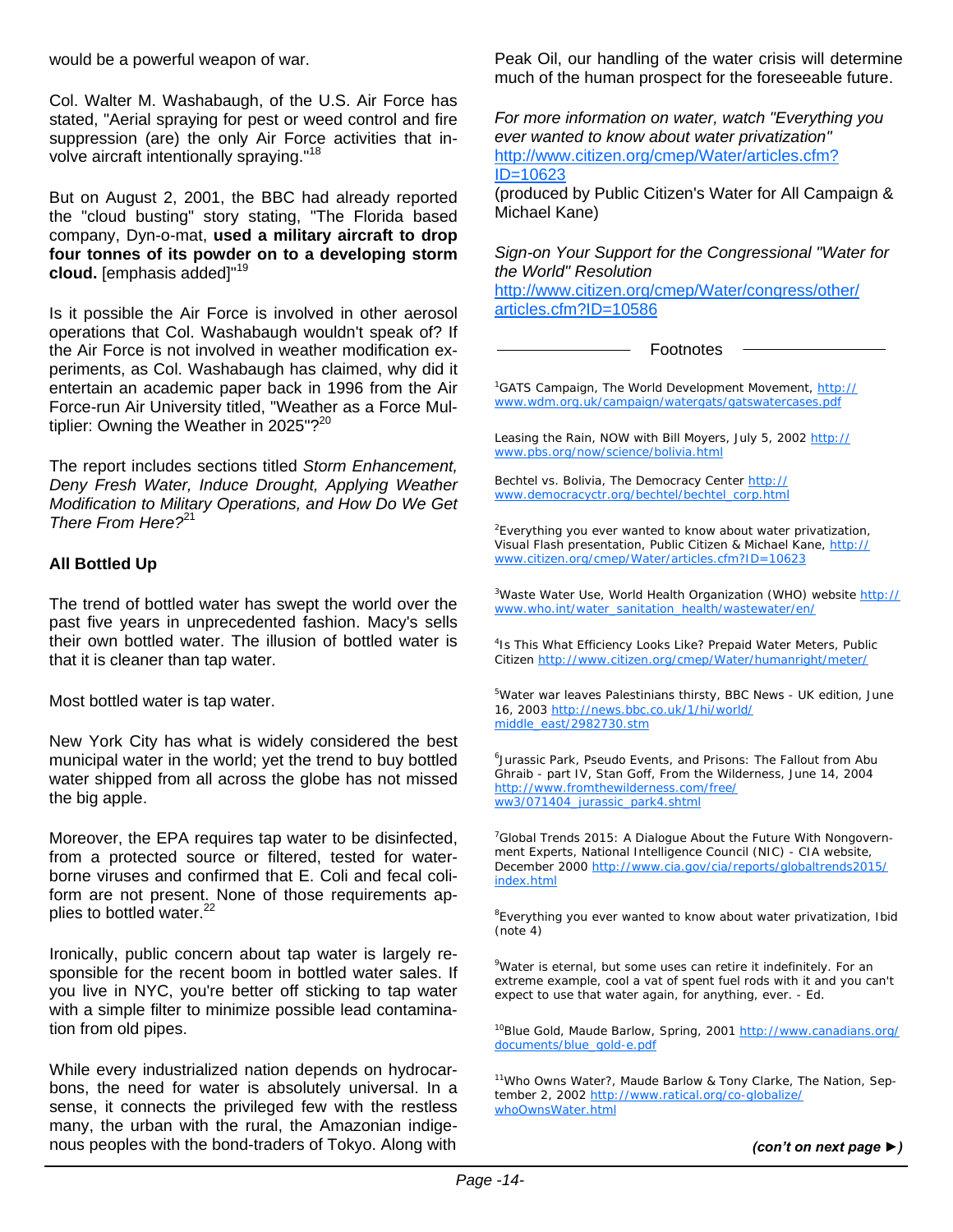#### *(footnotes cont'd)*

<sup>12</sup>Saudi's Missing Barrels of Oil Production, Julian Darley, From the Wilderness, June 2, 2004 http://www.fromthewilderness.com/free/ ww3/060104\_darley\_saudi.shtml

13Tar Sands http://www.fact-index.com/t/ta/tar\_sands.html

<sup>14</sup>Oil Shortages Look Certain by 2007 - LNG to the Rescue? Dale Allen Pfeiffer, From the Wilderness, February 19, 2004 http:// www.fromthewilderness.com/free/ww3/022304\_lng\_shortages.html

<sup>15</sup>The Automobile and the Environment, Stuart Baird, M., Energy Educators of Ontario, 1993 http://www.iclei.org/EFACTS/AUTO.HTM

<sup>16</sup>China rain-making creates a storm, BBC News - World Edition, July 14, 2004 http://news.bbc.co.uk/2/hi/asia-pacific/3893671.stm

<sup>17</sup>Taking on Mother Nature, ABC News, Amanda Onion, September 23, 2003 http://www.abcnews.go.com/sections/scitech/DailyNews/ weathermakers020924.html

<sup>18</sup>Col. Walter M. Washabaugh response to Mr. Rick Moore's letter to Senator Dianne Feinstein, April 20, 2001 http://www.carnicom.com/af3.htm

<sup>19</sup>US makes 'weather control powder,' BBC News - Sci/Tech, Julian Siddle, August 2, 2001 http://news.bbc.co.uk/1/hi/sci/tech/1469610.stm

20http://www.au.af.mil/au/2025/volume3/chap15/vol3ch15.pdf

<sup>21</sup>Weather as a Force Multiplier: Owning the Weather in 2025, research paper, August 1996 http://www.au.af.mil/au/2025/volume3/chap15/ v3c15-1.htm

<sup>22</sup>Bottled Water: Pure Drink or Pure Hype? National Resources Defense Council, March 1999 http://www.nrdc.org/water/drinking/nbw.asp



## **by Stan Goff Stan Goff**

*[This is the second installment of Stan Goff's report on the simmering Persian Peril. Where Part One set out a history of modern Iran in its relations with Western imperial powers, the current piece explains the petrodollar system that underlies our ugly situation in the Middle East and the world. As Catherine Austin Fitts says, nothing will really change until we change the way money works. "Petrodollar," "fiat currency," "speculative attack," "balance of trade" --- these are the lexicographical little friends whom we need by our sides if we are to make it out of the propaganda labyrinth. Goff's essay explains just why the world puts up with the American bully. It isn't just the horrible weapons of death; it's the horrible weapon of debt: in this ongoing American dream, "we" do the borrowing - and everyone else does the owing. -JAH]* 

#### *Rosa Luxemburg and Geography*

*"Imperialism is the expression of the political accumulation of capital in its competitive struggle for what remains still open of the non-capitalist environment."*

*-Rosa Luxemburg,* The Accumulation of Capital*, 1913*

Rosa Luxemburg, as unfortunately happens all too often with notable women in history, has been badly overlooked. She is remembered mostly as a leftist leader in Poland and Germany who was the victim of political assassination, and for her sharp debates with Lenin. But in her 470 page opus, *The Accumulation of Capital*, she made a significant contribution to the theoretical understanding of imperialism, one that has been incorporated into world system theory and into feminist critiques of political economy.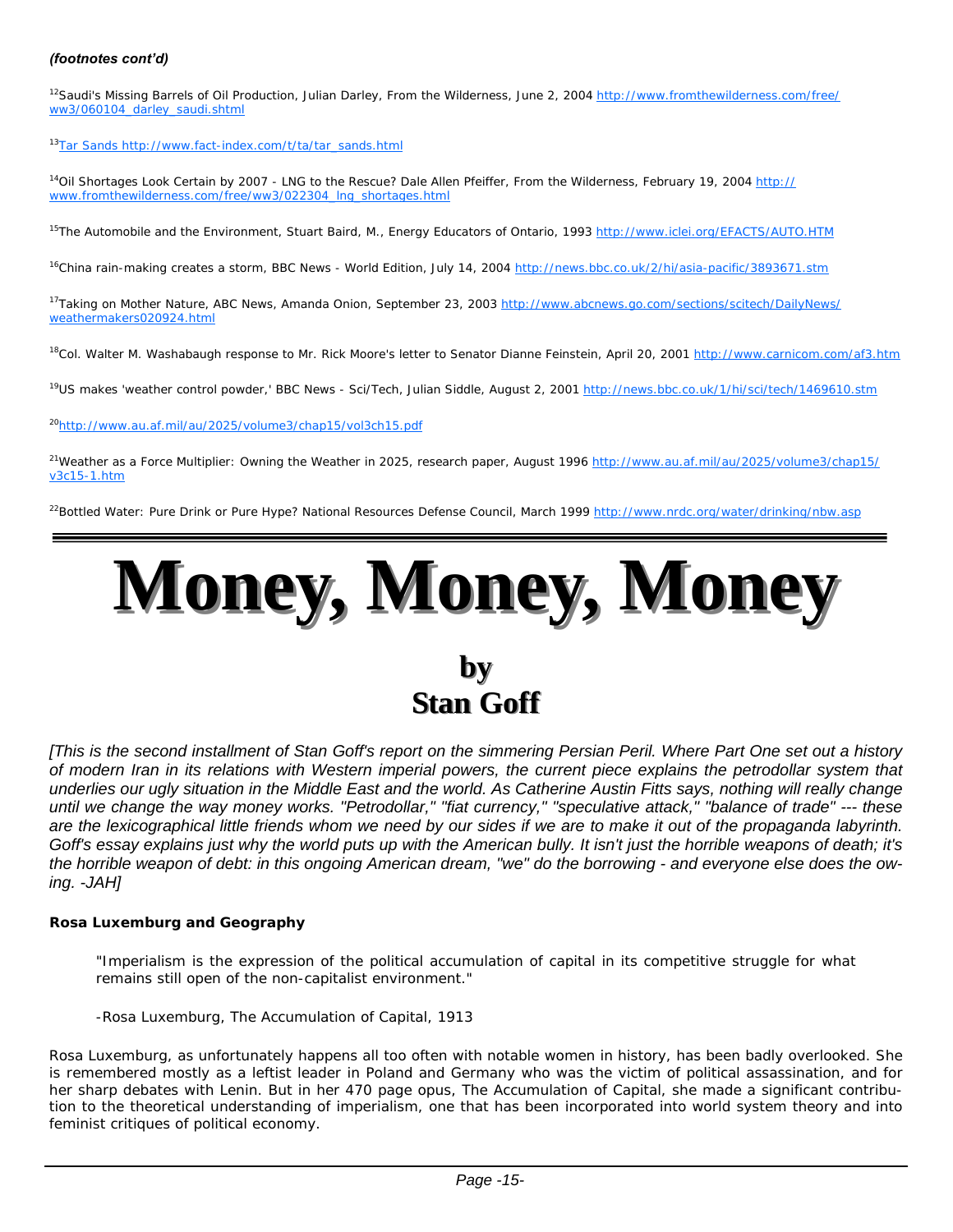Luxemburg said that "capitalism," an economic system based on the self-expansion of monetary value for a propertied class, has never functioned nor can it ever function without external, *non-capitalist* inputs. The expansion of British capitalism, for example, could not have happened without colonization and exploitation of more "primitive" economies, or without direct military plunder of colonized people and resources. The same applies to American capitalism that was built up first using non-waged (slave) labor, and military expansion into indigenous lands.

Marx himself recognized this as an essential dynamic for the build-up of modern capitalism in Volume I of *Capital*, where he stated:

> *The discovery of gold and silver in America, the extirpation, enslavement and entombment in mines of the aboriginal population, the beginning of the conquest and looting of the East Indies, the turning of Africa into a warren for the commercial hunting of black-skins, signalised the rosy dawn of the era of capitalist production. These idyllic proceedings are the chief momenta of primitive accumulation. On their heels treads the commercial war of the European nations, with the globe for a theatre. It begins with the revolt of the Netherlands from Spain, assumes giant dimensions in England's Anti-Jacobin War, and is still going on in the opium wars against China, &c."*

Luxemburg's point is that this reliance on "primitive accumulation" is a constant within developed capitalism and that it is magnified as capitalism generalizes into various forms of imperialism.

Even today, this is demonstrably true. Because geography has divided the industrial capitalist centers from the subjugated peripheries, we can easily delude ourselves that our bustling, SUV-infested highways, our shopping malls crammed with luxury commodities, and our shiny grocery warehouses bursting with food are natural features of a superior social system. We do not see the exhausted legions of foreigners - many living in preindustrial, pre-capitalist societies - or their exhausted lands, which make this licentiousness possible.

But now we have arrived in a historical moment where one key and irreplaceable resource, a resource that forms the energetic foundation of the global system, has opened a window on the international interdependence petroleum.

Maria Mies paraphrased Luxemburg's analysis in her own 1986 work, *Patriarchy and Accumulation*

*on a World Scale - Women in the International Division of Labor*, this way:

> *[Luxemburg] had come to the conclusion that Marx's model of accumulation was based on the assumption that capitalism was a closed system where there were only wage laborers and capitalists. [She] showed that historically such a system had never existed, that capitalism had always needed what she called 'non-capitalist milieux and strata' for the extension of labour force, resources, and above all the extension of markets. These non-capitalist milieux and strata were initially the peasants and artisans with their 'natural economy,' later the colonies. Colonialism for Rosa Luxemburg is therefore not only the last stage of capitalism [as Lenin claimed], but its constant necessary condition. In other words, without colonies capital accumulation or extended reproduction of capital would come to a stop.*

Robert Biel in *The New Imperialism - Crisis and Contradictions in North/South Relations (2000)* said that "the general problem raised by Luxemburg's contribution to imperialism theory [is the question,] is capital accumulation renewing itself or merely exhausting its own basis?"

Peak Oil is a dramatic answer to this question, and it is central to the occupation of Iraq and the saber-rattling at Iran, no matter how many sophisticates attempt to portray petroleum as secondary or passé.

When we speak of capital in this way, we are talking about money. So it seems important at this juncture to examine money itself, because what we don't think about with regard to money may contain the key to a number of riddles.

What is money? When you think about it, this is not easy to answer. We know it when we see it, but do we really know how it works? Why do people accept it as a universal equivalent of exchange? Are all moneys really universal? What does it really represent?

On the international exchange today, I can get around 11.4 pesos for one US dollar. So if I go to Wal-Mart down the road to pick up a DVD of "Jaws" for \$9.44, that's \$10.13 with tax, why won't they accept 116 Mexican pesos? Not only will they not accept it, my bank won't take them either. But when I was in Xalapa, Mexico three years ago, I had no problem getting Mexican merchants and bankers to accept or exchange dollars on the spot. What's up with that?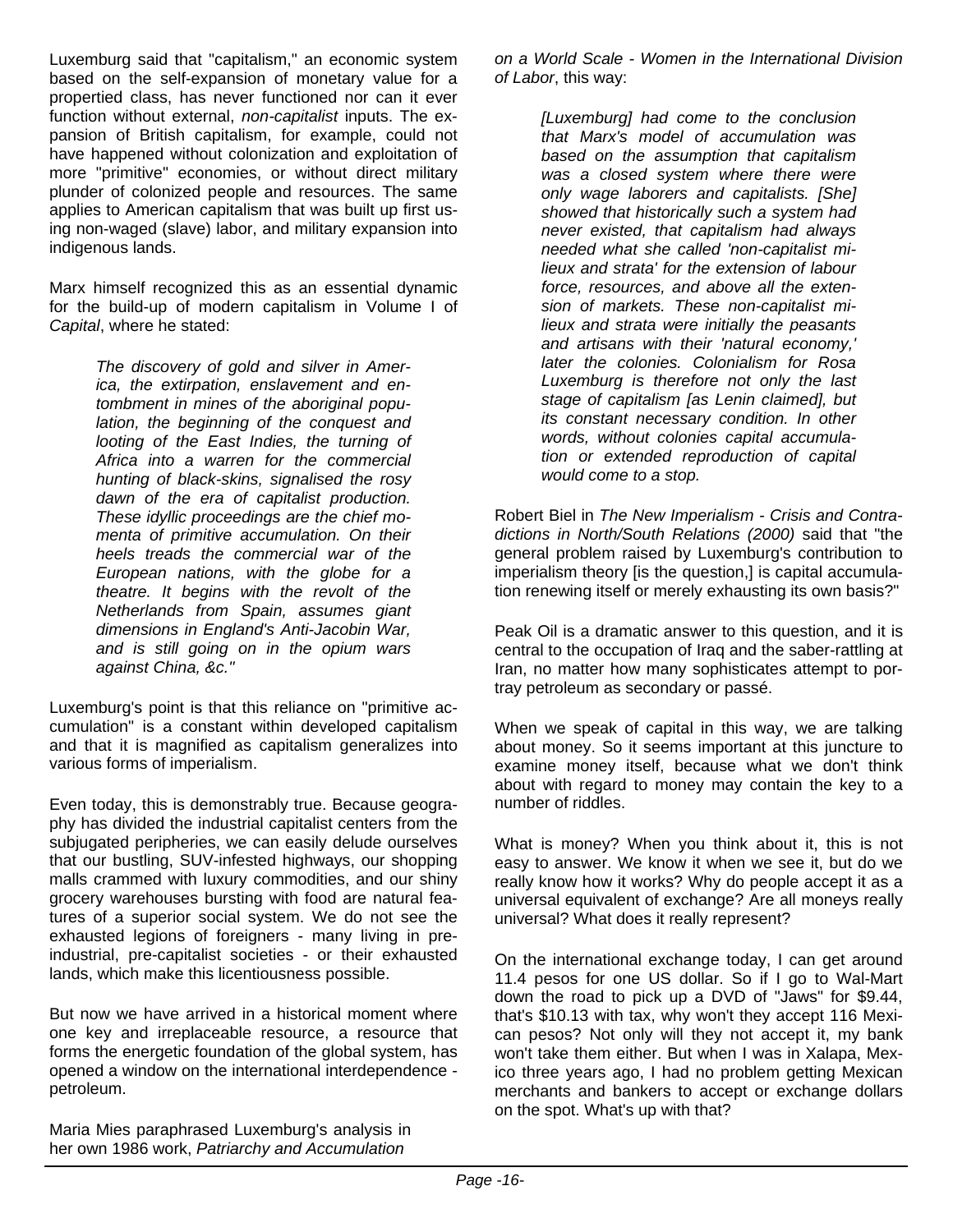The first time I was in Haiti, I could get 15 gourdes for one US dollar. That same dollar now gets me about 48 gourdes. This may seem like a great deal, except that many things in Haiti are being shipped there from the US - especially the main food, rice. For Haitians, this is a disaster, because prices went up without pay going up, and now they have to pay 48 gourdes for a dollar's worth of rice instead of 15 gourdes.

On the other hand, if I were to exchange US dollars for Euros today, I'd get fewer Euros than I did two years ago.

There are two points to be made here. (1) The value of money is not fixed. It fluctuates. (2) Some money is more 'universal' than others.

If a hypothetical country lives in a bubble, isolated from all other countries, in a 'money economy', this country has a central bank that is run by the government. That central bank says how much money to print, controls interests rates, and so on. Many bankers like to talk about a "free" market, but they know that this is complete horseshit, because without a regulated market a lot of bad things happen…. really fast. And who decides what passes for legitimate money, after all? The government needs to begin by making that decision, then controlling the supply of money by exercising a monopoly over the printing presses. If not, they have no means of collecting taxes… unless they want to start accepting chickens, sacks of flour, wool sweaters, free haircuts, and such.

In this fictional isolated country, the central bank tries to measure the total value of all commodities circulating in the economy and to maintain around the same value in circulating money with a little extra to extend credit for something called "growth."

If the central bank prints too much money, then prices go up (inflation). This might not seem like a big deal if wages go up, too. But lenders (banks, loan-sharking companies, etc.) have an issue with this, because it eats into the buying power of the interest they collect on debts.

If the government prints too little money, prices fall (deflation), which sounds like a good deal until you think about owing money. If you owe \$10,000 in debts, and suddenly \$10,000 buys twice as much as it did before you incurred the debts, your debts represent a greater liability against your buying power. In the United States right now, with the average household debt at nearly \$20,000, this would be seriously bad news. It wouldn't bother me much because I had someone do the numbers for me recently, and my net worth is minus \$15. I can eat that without much pain. But a lot of people,

when they look at their debt liabilities, have much scarier minuses. It's scary, because with deflation, wages drop through the floor, people get laid off by the zillions, but all those debts still stand *at the same numerical value.*

The problem is there is no such fictional Bubble-Country. We live in a world with a lot of countries that are grossly unequal.

Here's my point about printing money. There is one country right now that prints all the money it wants to, and everyone else in the world will accept this money for all the stuff they make, even though they know damned well it's not fair. It's the United States.

The standard of living that is being maintained right now in the United States is being maintained because we can print all that money and because other countries are forced to accept it regardless of how few commodities we actually produce. The main commodity we produce is… dollars. Other countries produce things to get dollars. (See "*US Dollar Hegemony has got to go*," by Henry C. K. Liu, *Asia Times*, April 11, 2002, at http:// www.atimes.com/global-econ/DD11Dj01.html.) It's a scam of the first order, and if it quits functioning, the dollar will fall to its "natural" market value, and all you Visa shoppers and home mortgage equity borrowers will be joining the legions of the depressingly destitute in a modern-day version of the Dust Bowl migrations.

So how does this work? Why does the US dollar continue to soar around like a turkey buzzard on an Appalachian updraft, instead of falling to the ground like a homesick brick the way the market says it's supposed to when you are running the printing presses at the velocity of a meth lab?

Okay, I'll get to that.

Let's return for a moment to what money is. It used to be any damn thing people would accept as a universal exchange equivalent - but an *actual* thing. Pretty shells, or pastry dough, or gold… it doesn't matter. People just have to agree to accept it for a lot of other things. Gold and silver were faves. But came paper money (more portable, for one thing), that supposedly you could cash in at the central bank for silver or gold, which made it sort of a government check against precious metal.

Then we slipped into 'monetary faith' by degrees, when money was only partly redeemable for gold, then in 1971, in the US, for reasons I'll touch on later, they said to hell with it, we'll just issue paper without the gold backing. Well, by then people were used to it, and everyone had a stake in the stuff being accepted, and paper "fiat" money (that means without anything behind it but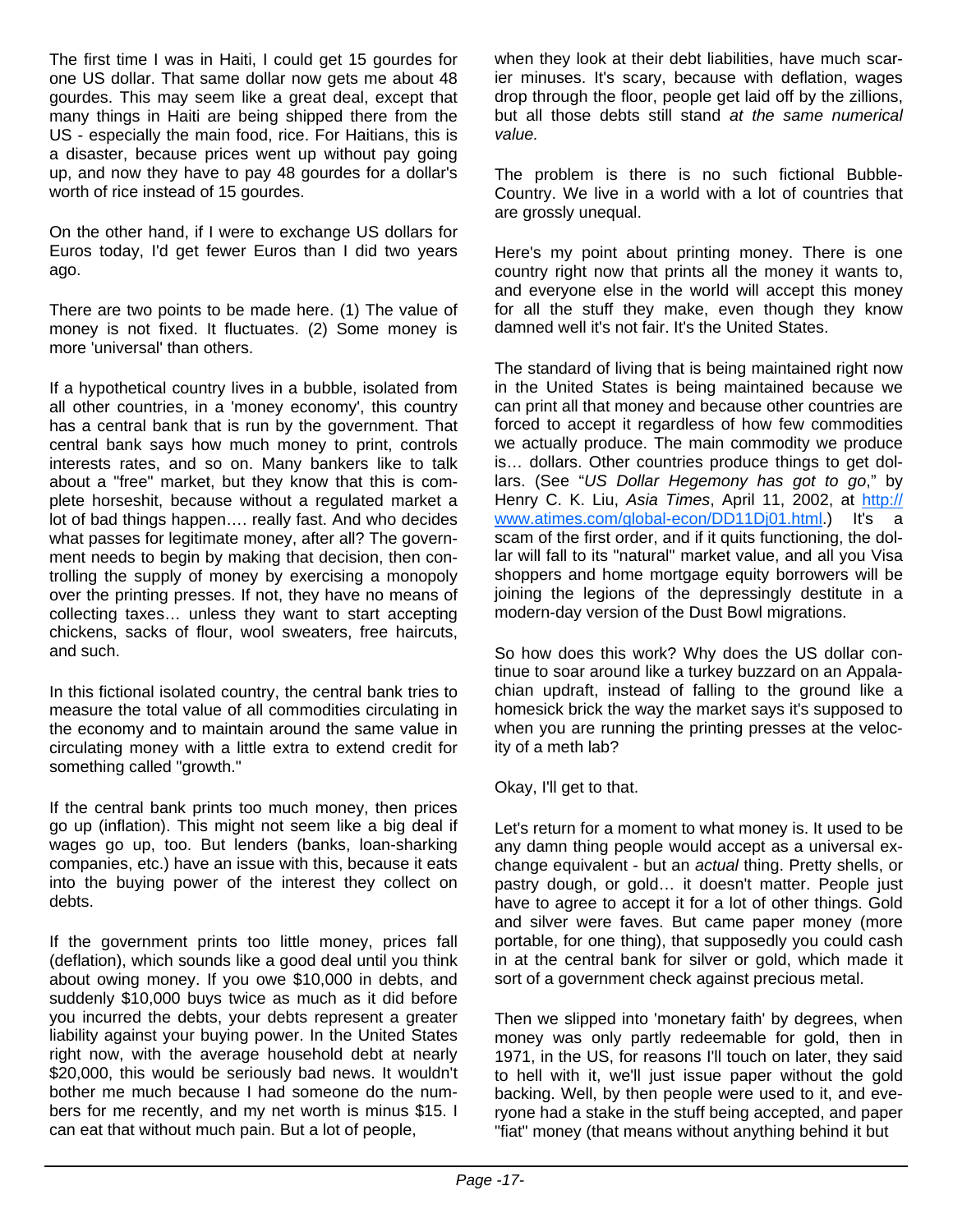faith in the system) stuck. Nowadays, you don't even need to handle paper. You can send virtual money around with computers. So, okay, what is this "money," really?

It's an entitlement. It's a claim on someone else. But on what exactly? This is where radical political economists can help us out. They say it's an entitlement to your energy - your work-energy, that is. Money is an entitlement to someone else's labor.

We don't see it that way, because when I buy the "Jaws" DVD I don't head over to Wal-Mart thinking I'm going to use this money to lay claim to the expended energy of the people who work in the DVD factory or the residuals due to the people who worked to make the movie or to the truck driver that delivered the DVD's, etc., etc., etc. Nobody does that. We just go buy the DVD. But the monetary value of that DVD is based on all the energy that was expended to get it to the rack at Wal-Mart. Since we don't SEE the work being done, from rendering silicon for chips to packing those little plastic containers into cardboard boxes, we tend not to think about it, so we also fail to think about money being this claim, this entitlement.

Think about it. No one gave you the money. You had to go someplace you didn't want to be for eight hours every day, put up with some dim-witted boss's bullshit, and deal with people you wouldn't give the time of day otherwise, just to get paid the money. That money claimed you. It entitled the boss to your energy and time.

This is the whole system, really. People who have the inside skinny on accumulating money (by owning everything) then assert their "claims" by working the shit out of all the rest of us so they can have wild cocaine orgies, buy yachts, collect million dollar horses, or ride around in limos… different things float their boats, but you get the picture. They play, and we serve. Because we "need" the money.

Yet there is a dimension to all this that goes beyond the rich and the not-so-rich in one place. It's the geographical dimension.

There is an international division that is even sharper than what most of us in the industrialized metropolis ever realize.

Just like Rosa Luxemburg said, there are a few rich countries that suck the labor and resources out of a lot of poor countries. But the rich countries can't get away with this unless at least most of their own population is complacent. So to get this political complacency, they allow key fractions of their own working people to have

 some nice things… a ranch house, a line of credit to buy that useless, gas-guzzling SUV, cheese sticks in individual wrappers, liquor, televisions, and DVDs.

The worst of these rich countries is the United States, where statistics show that we are on average the most wasteful, expensive individuals in the world. We have plenty of poor people, but on average we use more land per capita to feed ourselves, consume more water per capita, burn up more fossil fuel, make more trash, and consume more non-essential luxury crap than any society in history. It has made many of us soft and stupid, which is why we don't realize that…

We couldn't do that right now if we didn't have monetary printing presses and the most expensive, unwieldy, and lethal military on the planet. And the two - the printing press and the military - are inseparable. Lose one, and the whole party comes to a screeching halt.

I'll come back to that, too.

One country's currency can now change its value relative to other currencies on any given day, which has led to gambling on the price of money.

When I was in El Salvador in 1985, the official exchange rate was 4 colones to \$1 US. But the rate in the street the black market - changed almost hourly. Rich Salvadorans could not use colones to pay their big international debts. They had to have dollars, the recognized international currency. So ever so often there would be a bidding war for dollars that spilled into the street where the mini-mafiosi had hundreds of moneyexchangers. When that happened, if you got out there fast (Bring your firearm!), you might get a temporary rate of ten or eleven to one, so you could cash out \$5,000 for 50,000 colones, then go to the bank that same day and get \$12,500. That's a sort of microscopic version of currency speculation on the world market. Good deal, huh? But it doesn't last. Eventually, the banks get wind and the official rate has to be changed to reflect the reality of this "speculative" market. The colone (or any other currency, take your pick) gets "devalued."

Now let's pump up this scenario. Let's say you are a huge securities account of pooled funds from a lot of ultra-rich bastards who can lord it over mere bank directors. You can mobilize as much credit in one day as, say, the GDP of California. Let's also say that you don't like Country X because they haven't gone along with your program.

Country X's currency is the gimcrack. It exchanges for ten to the dollar. Your giant account -called a hedge fund - pulls together \$10-12 billion through its credit resources and uses intermediaries to begin buying up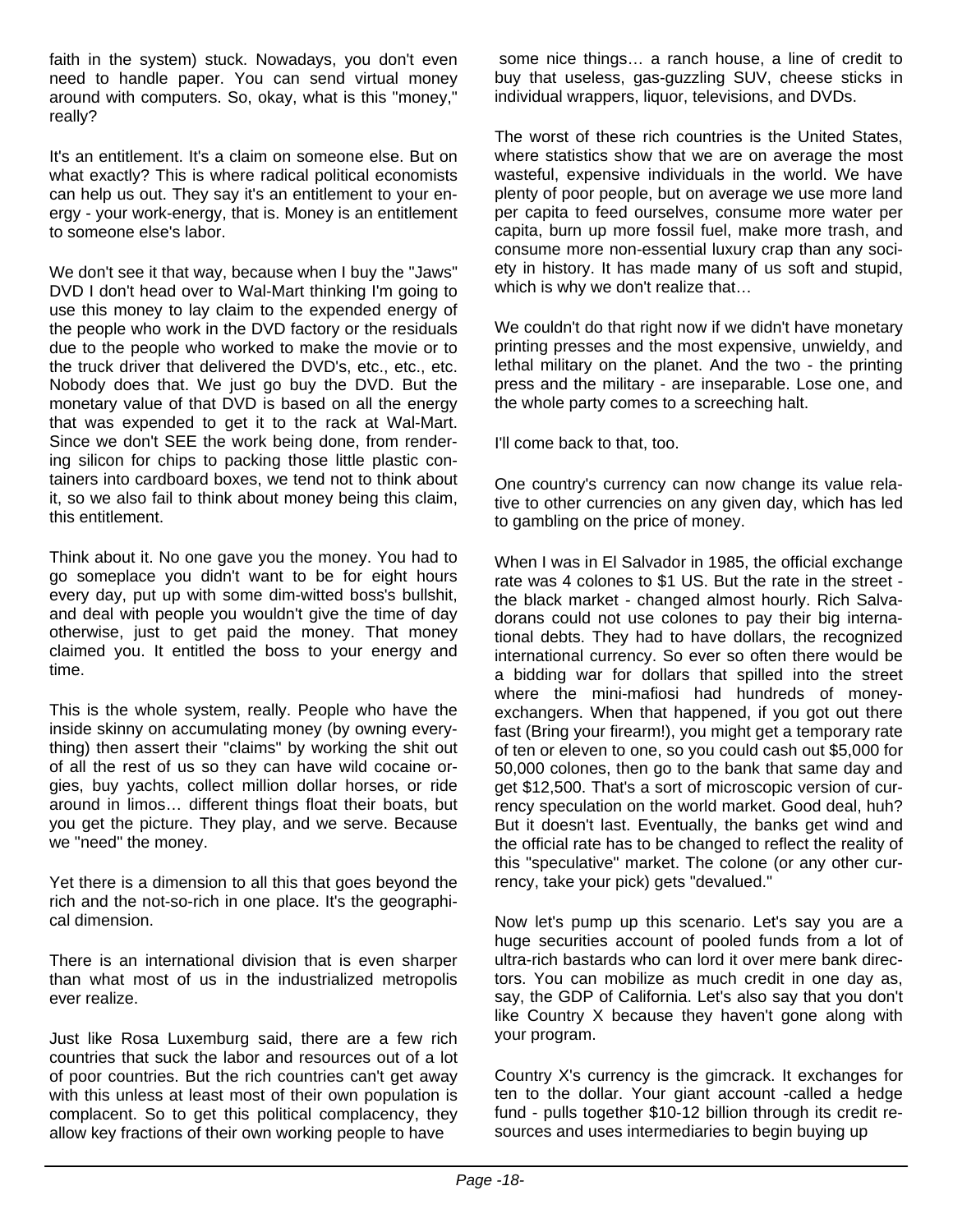gimcracks. With so many gimcracks being bought up, the gimcracks begin to exchange more dear, first at nine to one, then at eight to one, right up to five to one.

The herd mentality takes over in the Big Casino, and everyone wants to get in on the action - kind of like everyone did during the dot-com boom right before they all lost their asses.

Meanwhile, these intermediaries that have been intentionally heating up the market for gimcracks on behalf of the hedge fund… they start cashing out. They cash out fast, turning gimcracks into dollars as quick as they can, at five to one (remember, they bought in at ten and nine) … then six to one… because when people see how many are being sold, the herd stampedes the other way… then eight to one… by now the hedge fund is out, richer by a fair piece, but the gimcrack is in stampedeover-the-cliff mode, and won't hit bottom until it is at twenty to one, meaning the entire Country X just suffered a 50% devaluation. If you were making 10 gimcracks an hour in your local sweatshop yesterday, you are making 10 gimcracks an hour today… except every price in the country is being jacked up 50% to protect the merchants' bottom line.

This is called a speculative attack. It is what caused the 1998 "Asian meltdown." Not bad management. Not cronyism. Not loose loan policies. It was done on purpose, by the Clinton administration, on the orders of Commerce Secretary Robert Rubin, and carried out by giant hedge funds from the finance-capital sector of the USA. Among the attackers was George Soros, the favorite of many liberal NGOs in the US, and a key supporter of the Kerry campaign. If you'd like to read about it, pick up Peter Gowan's *The Globalization Gamble - The Dollar-Wall Street Regime and its Consequences*, at http:// www.gre.ac.uk/~fa03/iwgvt/files/9-gowan.rtf. Gowan explained how these hedge funds became "weapons of US statecraft."

> *Hedge Funds… is a euphemism: these are speculator organizations for making money through the buying and selling of securities on their own account to exploit price movements over time and price differences between markets. The biggest of these hedge funds are not marginal speculators… they are not banks but partnerships, often registered offshore for tax-dodging purposes. The biggest of the banks then lend huge sums of money to what are, in effect, their creations [the hedge funds], in order that the hedge funds can play the markets with truly enormous resources. This scale of resources is vitally important because it enables the speculator to shift prices in the market in the direction he wants the prices*

 *to move in through the sheer scale of funds…*

*There is no doubt whatever that the hedge funds were the driving force of the attack first on the Thai baht, then on other regional currencies and the Hong Kong stock market. The first hedge fund assault on the baht occurred in May 1997, one month after the Clinton administration launched its campaign demanding that Thailand and Indonesia open their financial sectors fully to US financial operators…*

*The Asian crisis began in Thailand in July 1997. The next economy to fall was Indonesia. But the really decisive financial crisis was that [of] South Korea. It was the South Korean crisis which ended the temporary stabilization of Indonesia and which finally brought complete collapse there. And the South Korean crisis was responsible for plunging the whole region into slump.*

(Gowan also noted that during the Reagan administration, since the US was running a trade deficit, the expansion of the military, especially new military hardware, "meant that the US state was acting as a surrogate export market for the industrial sector." This is at least part of the calculation of our present-day neocons for preserving the wealth of their industrial-capital cronies in a time of indeterminate war.)

How does a country protect itself from such a speculative attack? That's a very good question. What they do is have the central bank hold enough assets denominated in the most internationally recognized currency (the US dollar), so in an emergency, they can use those dollars to buy up their own currency and pull it out of the line of fire of the speculators. A significant portion of any country's reserve currency needs to be denominated in dollars, then, as a shield against this kind of assault.

So most countries' central banks have collected the most available dollar-denominated asset they can get their hands on - treasury bills. These are like Savings Bonds. They are a loan to the US government, which the US government will pay back with a variable interest rate after maturity. So in effect, the reserve currency in most central banks in the world to protect the local currency from an attack is US dollars. Every country, therefore, now has a vested interest in ensuring that there is no speculative run on the dollar - even if by market standards it deserves to be dumped like a dirty diaper - because devaluation of the dollar would knock the stuffing out of their very own currency reserves.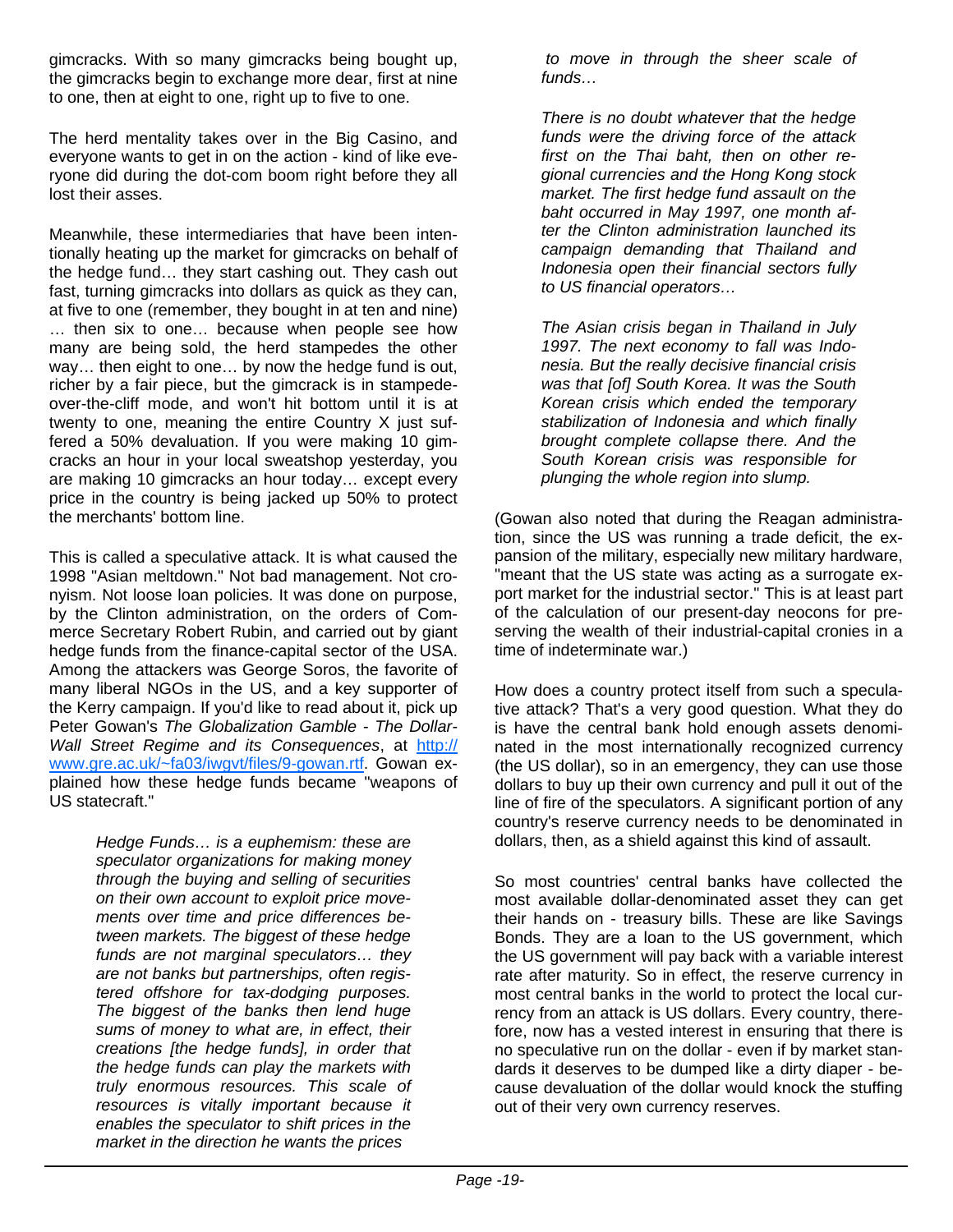That's some catch, that Catch-22.

Not only that, the US engineered it all the way back in the early 70s, while it was abandoning the gold-backing and the fixed currency exchange rates that had prevented speculative attacks (Gee!). This was made possible by American arrangements for the major oil producing nations to invest all their surplus money in dollardenominated assets too, and thereby ensure that everyone around the world who had to pay for oil had to pay in… dollars. One of the key factors in the thinking of the Saudis, Kuwaitis, United Arab Emirates, et al., was that there was only one country around who could guarantee (and successfully monopolize) the military security of the major sea lanes leading out of the Persian Gulf.

#### Guess who?

Here's the big problem. There are now so many countries holding so many US treasury bonds that the US is categorically not capable of paying them all off. That's right, boys and girls. If everyone we owe money to called in their debts, Uncle Sam would be bankrupt. So no one is going to do that, because if Uncle Sam goes bankrupt, what will happen to all those treasury notes in our central banks? The US can now borrow from as many people as it wants, and the debt turns into further security against anyone calling in the debts.

Michael Hudson, the financial historian who authored *Super Imperialism - The Origin and Fundamentals of U.S. World Dominance*, explained in a 2003 interview:

> *The U.S. has said it can't pay back its dollar debts and doesn't intend to. As an alternative, it has proposed "funding the US dollar overhang" into the world monetary system. Other countries would get IMF credit equal to their dollar holdings, but these holdings no longer would be US Treasury obligations. The US would wipe its debt to foreign central banks off the hook. This would mean that it would have got all the balance-of-payments deficits for the past 32 years for free, with no quid pro quo.*

> *The US has been proposing this for 30 years whenever Europe raises the issue of payment for its dollar holdings. American diplomats have said that they won't allow central banks to use their dollars to buy US corporations, for instance. When OPEC countries proposed this after 1973, the US Treasury reportedly informed them that this would be considered an act of war.*

Meanwhile, people still have to have dollars to pay their international debts. Where do you get dollars? From the United States, of course. So the treasury note system has other countries locked in at the central banks, and the need to pay off bigger and bigger external debts - in dollars - forces the majority to convert their entire economies away from local development - like the old import substitution industrialization (ISI) strategy - into export commodity platforms oriented to the US. "The US makes dollars; everyone else makes things to get dollars."

The two pillars of the US imperial edifice are monetary and military. And the development of this unique ability was closely related to the unique geographical position of the United States, outside the lethal circumference of European wars.



**"Building A Better Map" Lecture Series #2: The highly anticipated follow up to "The Truth and Lies of 9-11"**



This CD is the long awaited sequel to the rapidly selling first installment of the Building a Better Map lecture series. Since the time of its initial release, part 1 of the series, CIA, Drugs, Wall Street and the 9-11 Connection (see below), this series has been extremely popular with professors at universities around the world, economics and energy columnists, and private consultants.

With over an hour of material, part 2 of the series, The Brief Future of Oil, is also a follow up to the groundbreaking video *The Truth and Lies of 9- 11*. Listen as Michael Ruppert reveals even more shocking revelations and insight into the real reasons behind 9-11, as well as the on-going pursuit of exposing the reality and consequences of Peak Oil, along with possible solutions to the nearing crisis.

#### **Buy it now at: www.fromthewilderness.com**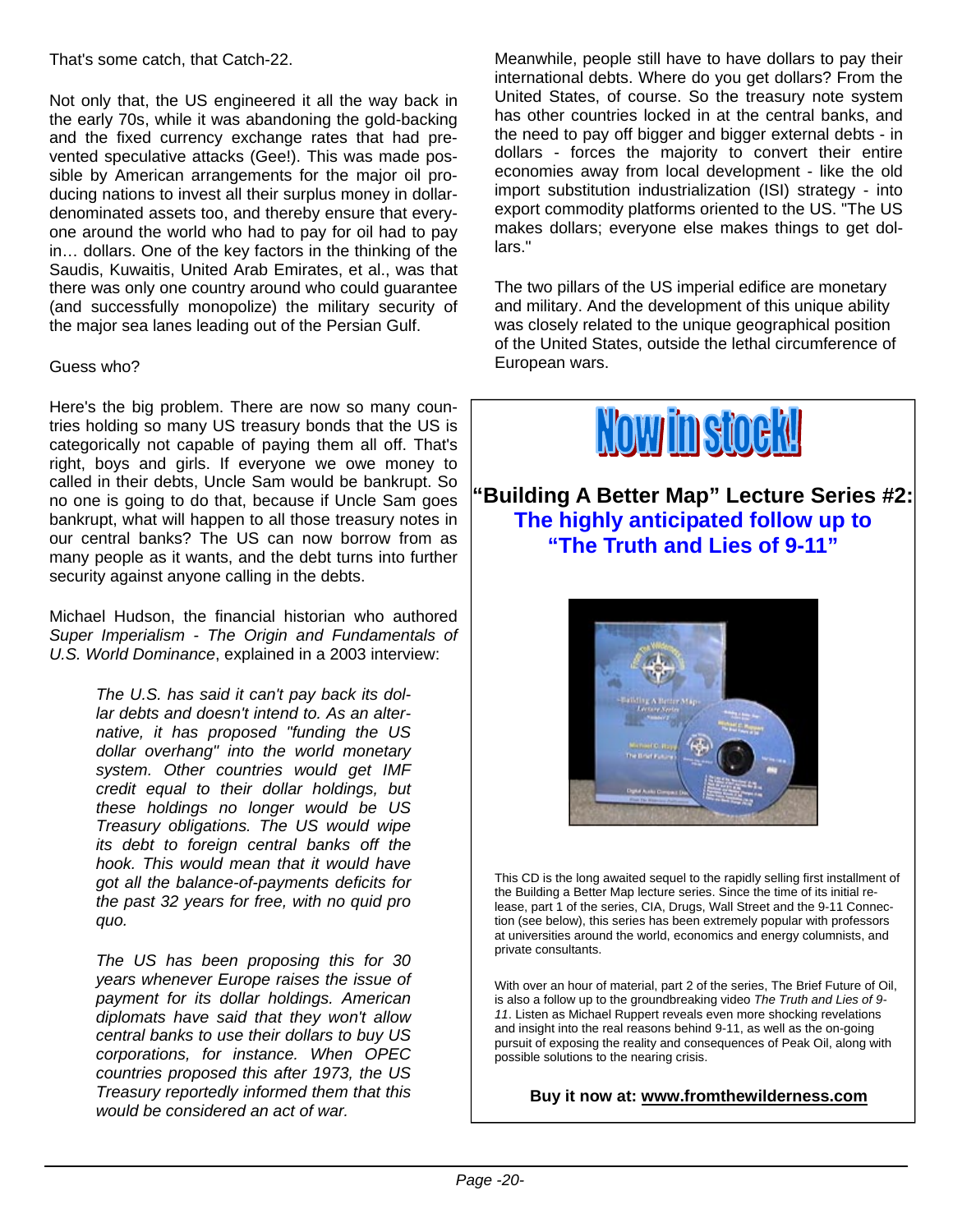## **ANNOUNCING NNOUNCING THE RELEASE OF MICHAEL C. RUPPERT'S NEW BOOK:**

#### **The Moment Has Arrived!**

*Years of investigative research and scholarship have culminated in a major new understanding of our perilous moment in history.*  **Crossing the Rubicon** *offers a staggering account of the inner workings of the September 11th attacks. It also places that day at the heart of a wider picture whose clarity, scope, argumentation, and evidentiary detail are* 

*CROSSING THE RUBI-CON: The Decline of the American Empire at the End of the Age of Oil* 

**Is Here!**



### **Don't Miss Out!**

*Demand for this book is soaring. It's already reached an amazon.com sales-rank of 76 —out of a million titles! And it hasn't hit the shelves of major bookstores yet.* 

> *Be sure to get yours in time for the election.*

*Don't vote without it!* 

**\$15.99 + s&h**  *(And sales tax for California orders)* 

*www.fromthewilderness.com Or call FTW at 818-788-8791* 

**Order Now!**

**Please call toll-free 1-866-222-7693 to order your copy of a book that may have a dramatic effect on Election 2004. Even FTW's most devoted readers will be surprised at what Mike has revealed. You may also order** *Crossing The Rubicon* **online at http://www.fromthewidlerness.com**

*Crossing the Rubicon: The Decline of the American Empire at the End of the Age of Oil by Michael C. Ruppert is a detective story that gets to the* **innermost core of the 9/11 attacks. It places 9/11 at the center of a desperate new America, created by specific, named individuals in preparation for Peak Oil: an economic crisis like nothing the world has ever seen.** 

**The attacks of September 11th, 2001 were accomplished through an amazing orchestration of logistics and personnel.** *Crossing the Rubicon* **discovers and identifies the key suspects and persons of interest — finding some of them in the highest echelons of American government — by showing how they acted in concert to guarantee that the attacks occurred and produced the desired result.** 

**In describing the contents of the book he has spent two and half years researching and writing Ruppert said:** 

**"In my new book I will be making several key points:** 

- **1. I will name Richard Cheney as the prime suspect in the mass murders of 9/11 and will establish that, not only was he a planner in the**  attacks, but also that on the day of the attacks he was running a completely separate Command, Control and Communications system<br>which was superceding any orders being issued by the NMCC, or the White House Situation Room;
- **wargame and field exercise training and scheduling through several agencies, especially FEMA. This also extended to all of the conflict-**
- 
- 3. I will also demonstrate that the TRIPOD II exercise being set up on Sept. 10<sup>th</sup> in Manhattan was directly connected to Cheney's role.<br>4. I will also prove conclusively that a number of public officials, at the national the occupants of the South Tower. One military officer was forced to leave his post in the middle of the attacks and place a private call to his brother – who worked at the WTC – warning him to get out. That was because no
- 5. I will also show that the Israeli and British governments acted as partners with the highest levels of the American government to help in **the preparation and, very possibly, the actual execution of the attacks."**

**"There is more reason to be afraid of not facing the evidence in this book than of facing what is in it."**